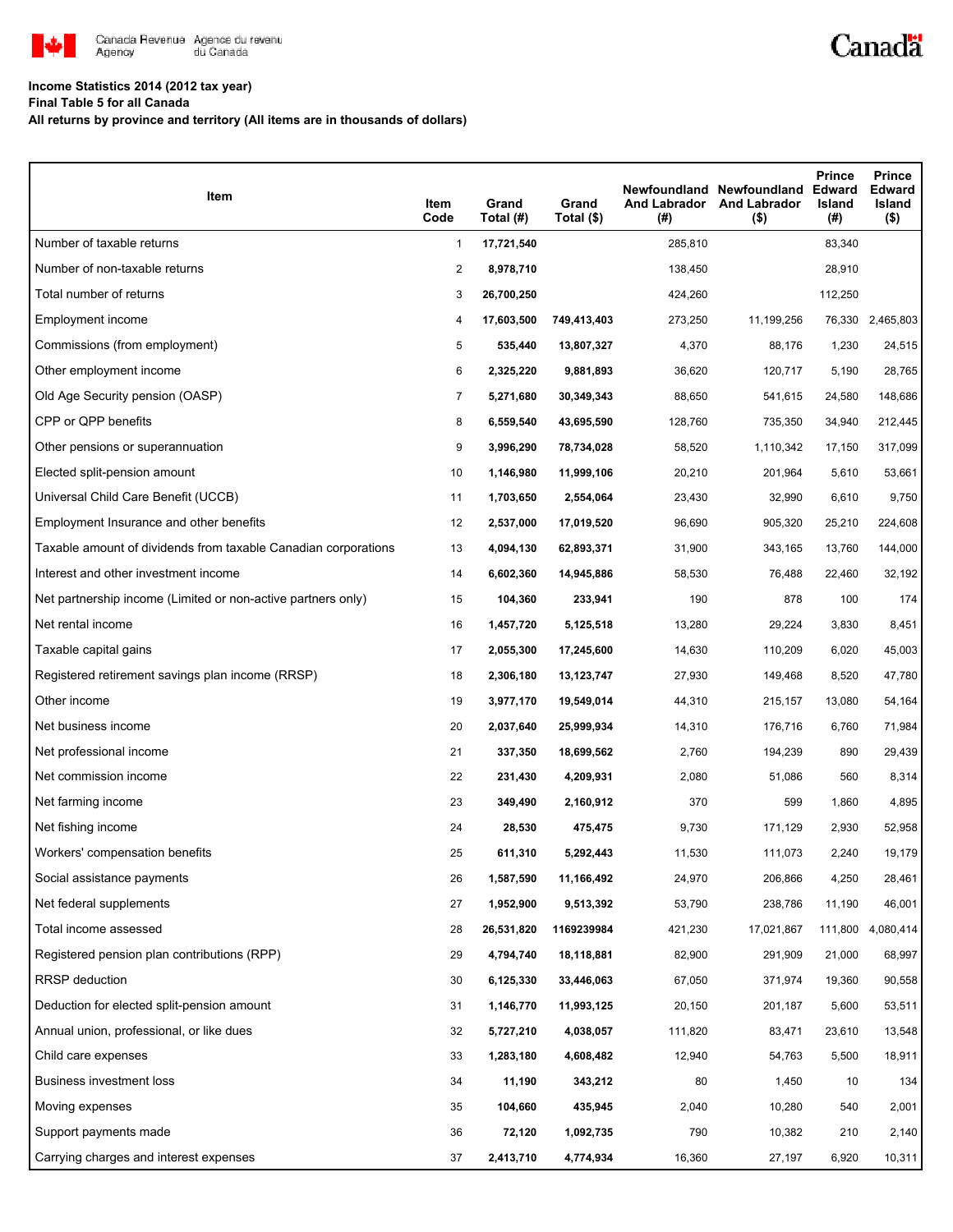

## **Income Statistics 2014 (2012 tax year)**

**Final Table 5 for all Canada**

## **All returns by province and territory (All items are in thousands of dollars)**

| Item                                                                                           | Item<br>Code | Grand<br>Total (#) | Grand<br>Total (\$) | (#)     | Newfoundland Newfoundland<br>And Labrador And Labrador<br>$($ \$) | <b>Prince</b><br><b>Edward</b><br>Island<br>(#) | <b>Prince</b><br><b>Edward</b><br>Island<br>$($ \$) |
|------------------------------------------------------------------------------------------------|--------------|--------------------|---------------------|---------|-------------------------------------------------------------------|-------------------------------------------------|-----------------------------------------------------|
| Deductions for CPP/QPP contributions on self-employment and<br>other earnings                  | 38           | 1,679,660          | 1,319,816           | 17,360  | 14,453                                                            | 6,660                                           | 5,458                                               |
| Deductions for provincial parental insurance plan (PPIP) premiums<br>on self-employment income | 39           | 434,450            | 34,577              |         |                                                                   |                                                 |                                                     |
| Exploration and development expenses                                                           | 40           | 77,920             | 1,110,730           | 220     | 3,148                                                             | 50                                              | 522                                                 |
| Other employment expenses                                                                      | 41           | 825,240            | 4,160,630           | 11,920  | 45,184                                                            | 2,180                                           | 9,782                                               |
| Clergy residence deduction                                                                     | 42           | 27,720             | 363,023             | 670     | 6,144                                                             | 140                                             | 1,492                                               |
| Other deductions                                                                               | 43           | 782,310            | 2,077,067           | 15,390  | 18,249                                                            | 4,710                                           | 4,518                                               |
| Total deductions before adjustments                                                            | 44           | 14,354,490         | 87,932,820          | 204,680 | 1,139,960                                                         | 56,570                                          | 281,912                                             |
| Social benefits repayment                                                                      | 45           | 507,080            | 1,378,243           | 14,160  | 28,396                                                            | 2,250                                           | 5,728                                               |
| Net income after adjustments                                                                   | 46           | 26,423,380         | 1081132036          | 420,570 | 15,858,429                                                        | 111,450                                         | 3,798,041                                           |
| Canadian Forces personnel and police deduction                                                 | 47           | 4,150              | 91,766              | 30      | 620                                                               |                                                 |                                                     |
| Security options deductions                                                                    | 48           | 45,350             | 2,158,147           | 180     | 7,479                                                             | 30                                              | 431                                                 |
| Other payments deductions                                                                      | 49           | 3,835,780          | 25,969,110          | 88,440  | 556,752                                                           | 16,900                                          | 93,630                                              |
| Non-capital losses of other years                                                              | 50           | 31,920             | 354,492             | 240     | 1,921                                                             | 110                                             | 1,012                                               |
| Net capital losses of other years                                                              | 51           | 510,120            | 1,330,215           | 2,580   | 4,418                                                             | 1,280                                           | 2,424                                               |
| Capital gains deduction                                                                        | 52           | 62,580             | 4,408,407           | 500     | 42,477                                                            | 360                                             | 23,600                                              |
| Northern residents deductions                                                                  | 53           | 256,300            | 882,042             | 13,000  | 69,522                                                            | 100                                             | 207                                                 |
| Additional deductions                                                                          | 54           | 203,070            | 1,243,014           | 1,630   | 9,641                                                             | 990                                             | 4,463                                               |
| Farming/fishing losses of prior years                                                          | 55           | 13,340             | 136,174             | 40      | 382                                                               | 120                                             | 1,506                                               |
| Total deductions from net income                                                               | 56           | 4,830,500          | 36,584,557          | 105,250 | 693,215                                                           | 19,420                                          | 127,447                                             |
| Taxable income assessed                                                                        | 57           | 25,742,170         | 1044656932          | 405,710 | 15,166,102                                                        | 109,920                                         | 3,671,118                                           |
| Basic personal amount                                                                          | 58           | 26,634,460         | 286,743,543         | 424,250 | 4,576,863                                                         | 112,250                                         | 1,209,536                                           |
| Age amount                                                                                     | 59           | 5,033,270          | 30,504,627          | 86,910  | 554,089                                                           | 23,960                                          | 148,042                                             |
| Spouse or common-law partner amount                                                            | 60           | 2,104,510          | 15,384,787          | 27,430  | 178,587                                                           | 6,170                                           | 38,197                                              |
| Amount for eligible dependant                                                                  | 61           | 951,490            | 9,741,938           | 14,460  | 148,604                                                           | 4,780                                           | 48,607                                              |
| Amount for children 17 and under                                                               | 62           | 3,759,890          | 14,460,701          | 52,010  | 185,246                                                           | 15,620                                          | 59,855                                              |
| Amount for infirm dependants age 18 or older                                                   | 63           | 17,770             | 80,312              | 500     | 2,583                                                             | 130                                             | 697                                                 |
| CPP or QPP contributions through employment                                                    | 64           | 15,254,610         | 23,050,943          | 240,800 | 342,306                                                           | 66,620                                          | 86,406                                              |
| CPP or QPP contributions on self-employment and other earnings                                 | 65           | 1,679,660          | 1,319,816           | 17,360  | 14,453                                                            | 6,660                                           | 5,458                                               |
| Employment Insurance premiums                                                                  | 66           | 15,094,480         | 8,218,603           | 253,520 | 135,995                                                           | 70,320                                          | 35,092                                              |
| PPIP premiums paid                                                                             | 67           | 3,740,830          | 724,381             |         |                                                                   |                                                 |                                                     |
| PPIP premiums payable on employment income                                                     | 68           | 111,010            | 22,490              |         |                                                                   |                                                 |                                                     |
| PPIP premiums payable on self-employment income                                                | 69           | 440,060            | 44,588              |         |                                                                   |                                                 |                                                     |
| Volunteer firefighters' amount                                                                 | 70           | 39,800             | 119,398             | 4,500   | 13,511                                                            | 850                                             | 2,541                                               |
| Canada employment amount                                                                       | 71           | 17,508,420         | 18,468,564          | 275,830 | 289,837                                                           | 76,350                                          | 81,777                                              |
| Public transit amount                                                                          | 72           | 1,697,520          | 1,384,264           | 2,120   | 867                                                               | 590                                             | 178                                                 |
| Children's fitness amount                                                                      | 73           | 1,619,240          | 883,622             | 21,450  | 11,954                                                            | 7,250                                           | 4,064                                               |
| Children's arts amount                                                                         | 74           | 558,990            | 285,288             | 8,120   | 4,205                                                             | 2,000                                           | 857                                                 |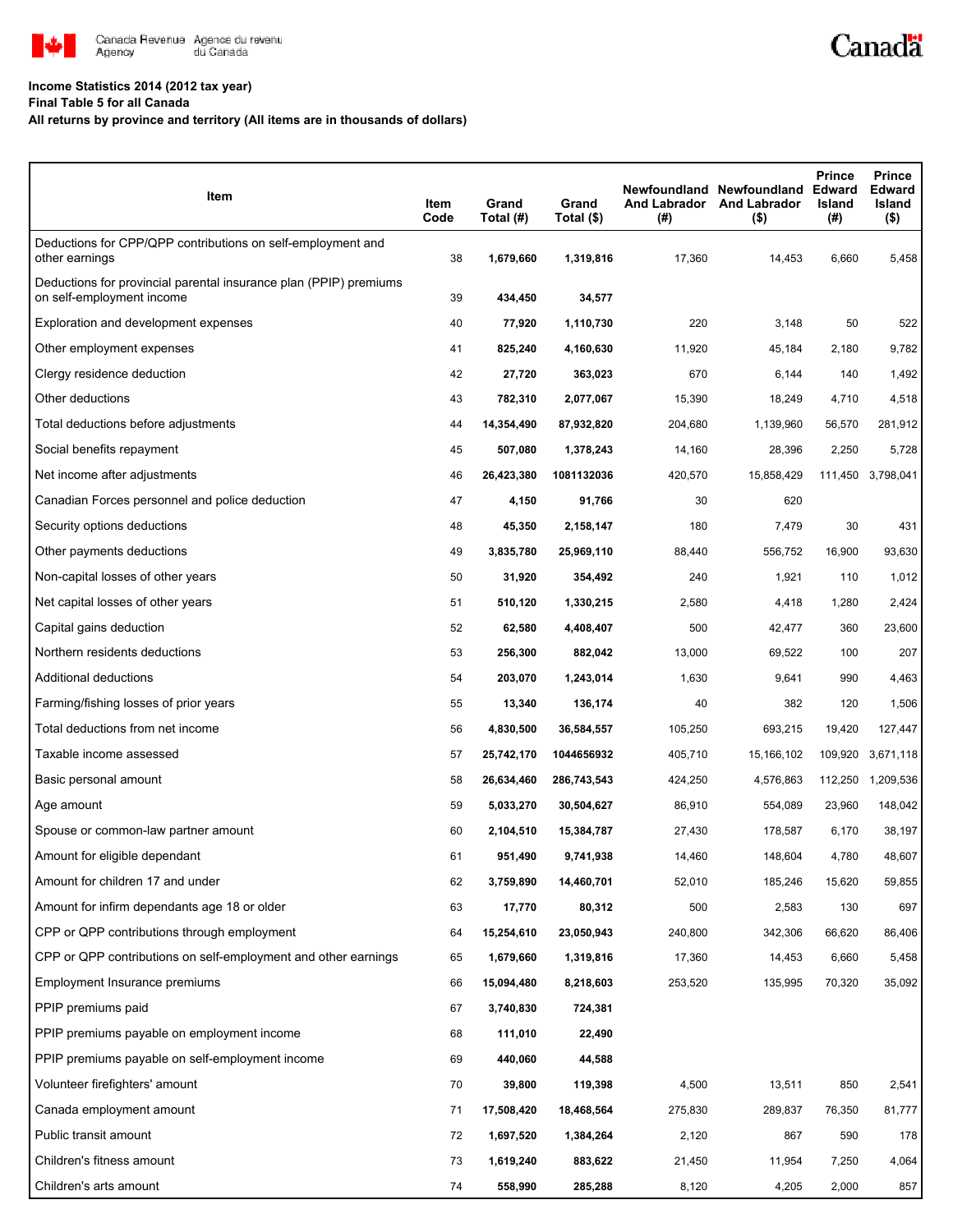

## **Income Statistics 2014 (2012 tax year)**

**Final Table 5 for all Canada**

**All returns by province and territory (All items are in thousands of dollars)**

| Item                                                              | Item<br>Code | Grand<br>Total (#) | Grand<br>Total (\$) | (#)     | Newfoundland Newfoundland Edward<br>And Labrador And Labrador<br>$($ \$) | <b>Prince</b><br>Island<br>(#) | <b>Prince</b><br><b>Edward</b><br>Island<br>$($ \$) |
|-------------------------------------------------------------------|--------------|--------------------|---------------------|---------|--------------------------------------------------------------------------|--------------------------------|-----------------------------------------------------|
| Home buyers' amount                                               | 75           | 191,000            | 860,651             | 2,610   | 12,185                                                                   | 720                            | 3,267                                               |
| Pension income amount                                             | 76           | 4,655,180          | 8,872,044           | 73,090  | 139,432                                                                  | 20,590                         | 39,167                                              |
| Caregiver amount                                                  | 77           | 226,500            | 1,153,116           | 5,010   | 23,655                                                                   | 780                            | 3,846                                               |
| Disability amount                                                 | 78           | 677,150            | 5,103,807           | 13,590  | 102,238                                                                  | 4,330                          | 32,619                                              |
| Disability amount transferred from a dependant                    | 79           | 231,700            | 2,296,299           | 5,530   | 53,485                                                                   | 1,590                          | 15,562                                              |
| Interest paid on student loans                                    | 80           | 625,110            | 318,771             | 15,910  | 8,393                                                                    | 4,610                          | 2,739                                               |
| Tuition, education, and textbook amounts                          | 81           | 1,728,040          | 8,848,702           | 27,330  | 129,873                                                                  | 7,140                          | 37,339                                              |
| Tuition, education, and textbook amounts transferred from a child | 82           | 719,240            | 3,609,991           | 10,160  | 46,712                                                                   | 3,210                          | 16,954                                              |
| Amounts transferred from spouse or common-law partner             | 83           | 1,227,960          | 6,079,977           | 21,830  | 118,084                                                                  | 5,570                          | 30,201                                              |
| Medical expenses                                                  | 84           | 4,417,730          | 10,705,945          | 90,170  | 195,272                                                                  | 27,410                         | 64,480                                              |
| Total tax credits on personal amounts                             | 85           | 26,644,730         | 68,895,498          | 424,260 | 1,093,282                                                                | 112,250                        | 295,129                                             |
| Allowable charitable donations and government gifts               | 86           | 5,814,840          | 9,104,040           | 86,220  | 86,688                                                                   | 26,760                         | 31,835                                              |
| Eligible cultural and ecological gifts                            | 87           | 7,720              | 78,728              | 100     | 296                                                                      | 40                             | 188                                                 |
| Total tax credit on donations and gifts                           | 88           | 5,772,340          | 2,489,540           | 85,060  | 22,762                                                                   | 26,500                         | 8,708                                               |
| Total federal non-refundable tax credits                          | 89           | 26,645,750         | 71,385,038          | 424,260 | 1,116,043                                                                | 112,250                        | 303,837                                             |
| Federal dividend tax credit                                       | 90           | 3,658,110          | 8,476,479           | 28,910  | 46,192                                                                   | 11,870                         | 18,928                                              |
| Overseas employment tax credit                                    | 91           | 7,150              | 74,183              | 600     | 6,561                                                                    | 60                             | 616                                                 |
| Minimum tax carryover                                             | 92           | 45,270             | 129,755             | 370     | 1,018                                                                    | 190                            | 504                                                 |
| Basic federal tax                                                 | 93           | 16,694,490         | 122,362,350         | 261,110 | 1,703,051                                                                | 71,290                         | 337,242                                             |
| Federal Foreign Tax Credit                                        | 94           | 1,179,890          | 952,711             | 6,870   | 12,178                                                                   | 2,950                          | 1,981                                               |
| Federal Political contribution tax credit                         | 95           | 149,280            | 24,076              | 930     | 174                                                                      | 1,000                          | 156                                                 |
| <b>Investment Tax Credit</b>                                      | 96           | 43,120             | 92,376              | 820     | 931                                                                      | 1,070                          | 1,315                                               |
| Labour-sponsored funds tax credit                                 | 97           | 340,680            | 151,366             | 20      | 10                                                                       |                                |                                                     |
| Alternative minimum tax payable                                   | 98           | 35,750             | 182,696             | 410     | 1,587                                                                    | 150                            | 597                                                 |
| Net federal tax                                                   | 99           | 16,642,730         | 121,233,442         | 260,770 | 1,689,783                                                                | 71,120                         | 333,711                                             |
| CPP contributions on self-employment                              | 100          | 1,292,790          | 2,030,467           | 17,360  | 28,906                                                                   | 6,660                          | 10,915                                              |
| Social Benefits repayment                                         | 101          | 507,080            | 1,378,243           | 14,160  | 28,396                                                                   | 2,250                          | 5,728                                               |
| Net Provincial Tax                                                | 102          | 12,608,790         | 51,555,948          | 277,690 | 1,068,418                                                                | 82,370                         | 287,638                                             |
| Total tax payable                                                 | 103          | 17,721,540         | 176,206,237         | 285,810 | 2,815,534                                                                | 83,340                         | 638,001                                             |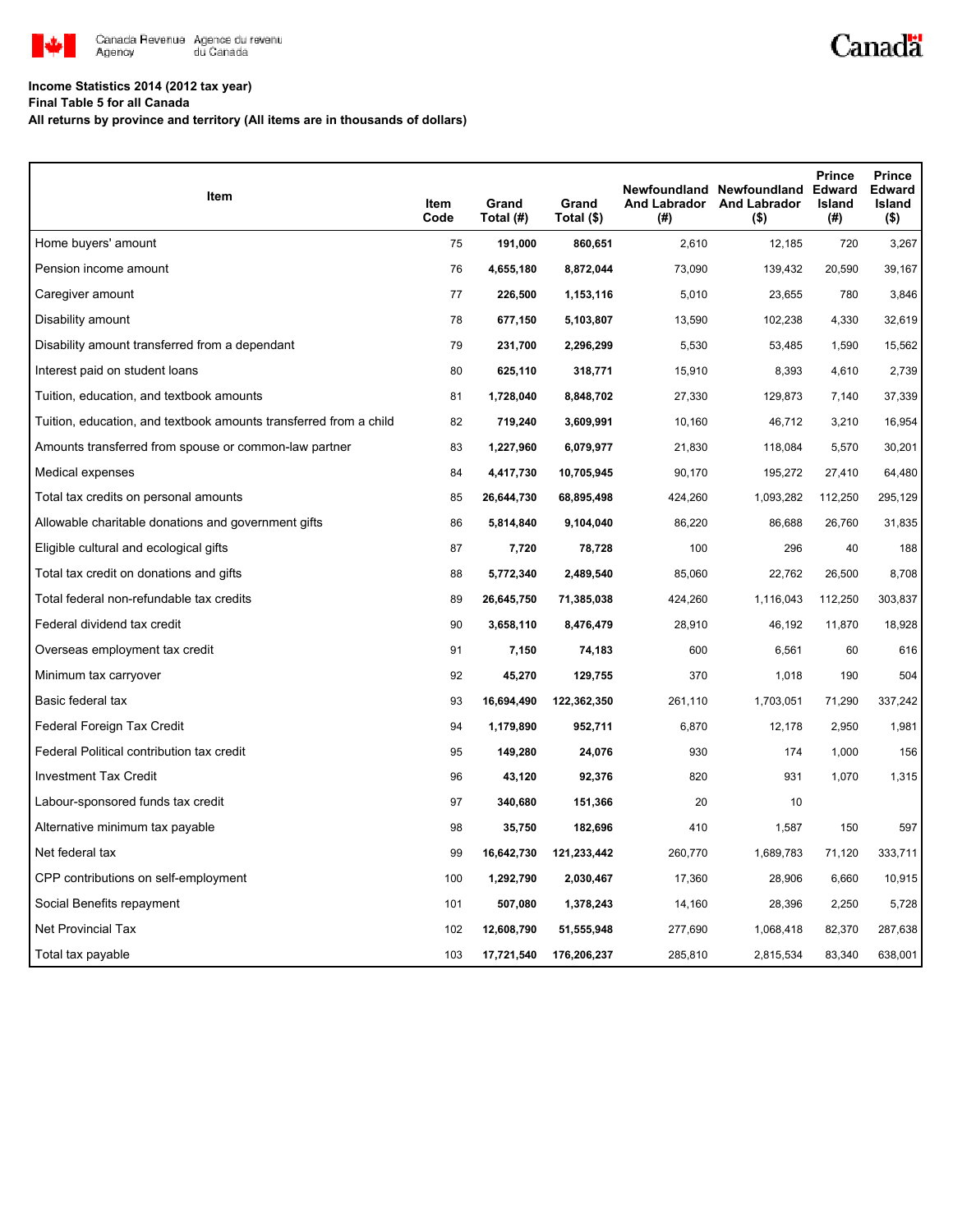| Item                                                                                           | Item<br>Code   | Nova<br>Scotia (#) | Nova<br>Scotia (\$) | <b>New</b><br>(#) | <b>New</b><br><b>Brunswick Brunswick</b><br>$($ \$) | Québec<br>(#) | Québec<br>$($ \$) |
|------------------------------------------------------------------------------------------------|----------------|--------------------|---------------------|-------------------|-----------------------------------------------------|---------------|-------------------|
| Number of taxable returns                                                                      | 1              | 511,340            |                     | 397,540           |                                                     | 3,956,730     |                   |
| Number of non-taxable returns                                                                  | 2              | 224,740            |                     | 205,630           |                                                     | 2,435,610     |                   |
| Total number of returns                                                                        | 3              | 736,080            |                     | 603,170           |                                                     | 6,392,340     |                   |
| Employment income                                                                              | 4              | 466,060            | 16,885,372          | 393,050           | 13,856,663                                          | 4,174,070     | 155,099,828       |
| Commissions (from employment)                                                                  | 5              | 12,850             | 248,489             | 9,250             | 168,973                                             | 137,630       | 2,563,825         |
| Other employment income                                                                        | 6              | 51,070             | 236,104             | 44,710            | 139,424                                             | 513,010       | 1,458,595         |
| Old Age Security pension (OASP)                                                                | $\overline{7}$ | 164,270            | 994,429             | 131,910           | 801,536                                             | 1,335,510     | 8,023,344         |
| CPP or QPP benefits                                                                            | 8              | 228,420            | 1,497,863           | 183,490           | 1,120,458                                           | 1,693,820     | 10,551,365        |
| Other pensions or superannuation                                                               | 9              | 130,060            | 2,604,020           | 96,830            | 1,825,591                                           | 1,021,280     | 19,467,442        |
| Elected split-pension amount                                                                   | 10             | 43,520             | 468,027             | 29,100            | 308,695                                             | 268,010       | 2,798,295         |
| Universal Child Care Benefit (UCCB)                                                            | 11             | 40,610             | 59,118              | 34,170            | 49,632                                              | 403,600       | 601,537           |
| Employment Insurance and other benefits                                                        | 12             | 102,480            | 781,071             | 108,160           | 849,222                                             | 805,350       | 5,215,134         |
| Taxable amount of dividends from taxable Canadian corporations                                 | 13             | 98,390             | 1,535,657           | 61,400            | 739,043                                             | 781,200       | 10,665,015        |
| Interest and other investment income                                                           | 14             | 133,880            | 196,502             | 94,420            | 135,218                                             | 1,377,790     | 2,877,034         |
| Net partnership income (Limited or non-active partners only)                                   | 15             | 990                | 3,429               | 590               | 1,705                                               | 12,700        | 47,128            |
| Net rental income                                                                              | 16             | 19,020             | 49,713              | 13,060            | 14,955                                              | 382,080       | 1,642,982         |
| Taxable capital gains                                                                          | 17             | 43,040             | 269,542             | 27,990            | 156,619                                             | 409,030       | 3,430,998         |
| Registered retirement savings plan income (RRSP)                                               | 18             | 57,080             | 331,450             | 42,650            | 235,157                                             | 525,560       | 2,377,732         |
| Other income                                                                                   | 19             | 92,370             | 469,477             | 71,890            | 350,986                                             | 872,670       | 4,071,049         |
| Net business income                                                                            | 20             | 40,140             | 413,430             | 30,700            | 331,521                                             | 417,440       | 5,115,678         |
| Net professional income                                                                        | 21             | 6,550              | 254,508             | 4,190             | 166,463                                             | 97,850        | 5,832,637         |
| Net commission income                                                                          | 22             | 4,610              | 71,049              | 3,040             | 47,033                                              | 43,160        | 775,078           |
| Net farming income                                                                             | 23             | 4,140              | 8,830               | 2,710             | 4,758                                               | 43,720        | 230,732           |
| Net fishing income                                                                             | 24             | 5,500              | 117,890             | 2,260             | 37,930                                              | 1,170         | 22,170            |
| Workers' compensation benefits                                                                 | 25             | 20,950             | 178,483             | 10,010            | 91,591                                              | 178,090       | 1,486,988         |
| Social assistance payments                                                                     | 26             | 32,930             | 198,445             | 30,940            | 192,112                                             | 358,770       | 2,546,369         |
| Net federal supplements                                                                        | 27             | 69,990             | 286,211             | 66,620            | 286,734                                             | 639,230       | 2,838,564         |
| Total income assessed                                                                          | 28             | 729,430            | 28,191,454          | 599,560           | 21,930,616                                          | 6,360,070     | 249,917,399       |
| Registered pension plan contributions (RPP)                                                    | 29             | 147,010            | 510,476             | 115,420           | 371,799                                             | 1,453,600     | 4,148,415         |
| <b>RRSP</b> deduction                                                                          | 30             | 126,980            | 609,529             | 99,450            | 473,561                                             | 1,561,530     | 7,458,390         |
| Deduction for elected split-pension amount                                                     | 31             | 43,510             | 467,501             | 29,090            | 308,427                                             | 268,000       | 2,796,906         |
| Annual union, professional, or like dues                                                       | 32             | 142,590            | 92,139              | 114,890           | 78,707                                              | 1,728,270     | 1,114,068         |
| Child care expenses                                                                            | 33             | 30,720             | 115,581             | 27,050            | 106,685                                             | 470,790       | 1,161,102         |
| <b>Business investment loss</b>                                                                | 34             | 190                | 4,241               | 190               | 3,112                                               | 2,280         | 66,782            |
| Moving expenses                                                                                | 35             | 3,080              | 14,658              | 1,900             | 7,825                                               | 10,190        | 44,589            |
| Support payments made                                                                          | 36             | 2,420              | 27,501              | 1,660             | 17,729                                              | 13,170        | 167,063           |
| Carrying charges and interest expenses                                                         | 37             | 50,510             | 83,754              | 35,220            | 48,698                                              | 236,560       | 608,678           |
| Deductions for CPP/QPP contributions on self-employment and other<br>earnings                  | 38             | 33,000             | 25,474              | 23,660            | 17,134                                              | 386,850       | 304,580           |
| Deductions for provincial parental insurance plan (PPIP) premiums on<br>self-employment income | 39             |                    |                     |                   |                                                     |               |                   |
| Exploration and development expenses                                                           | 40             | 860                | 10,803              | 340               | 2,976                                               | 10,470        | 160,390           |
| Other employment expenses                                                                      | 41             | 23,170             | 91,803              | 18,710            | 78,609                                              | 118,940       | 560,556           |
| Clergy residence deduction                                                                     | 42             | 950                | 10,228              | 900               | 10,043                                              | 2,140         | 20,375            |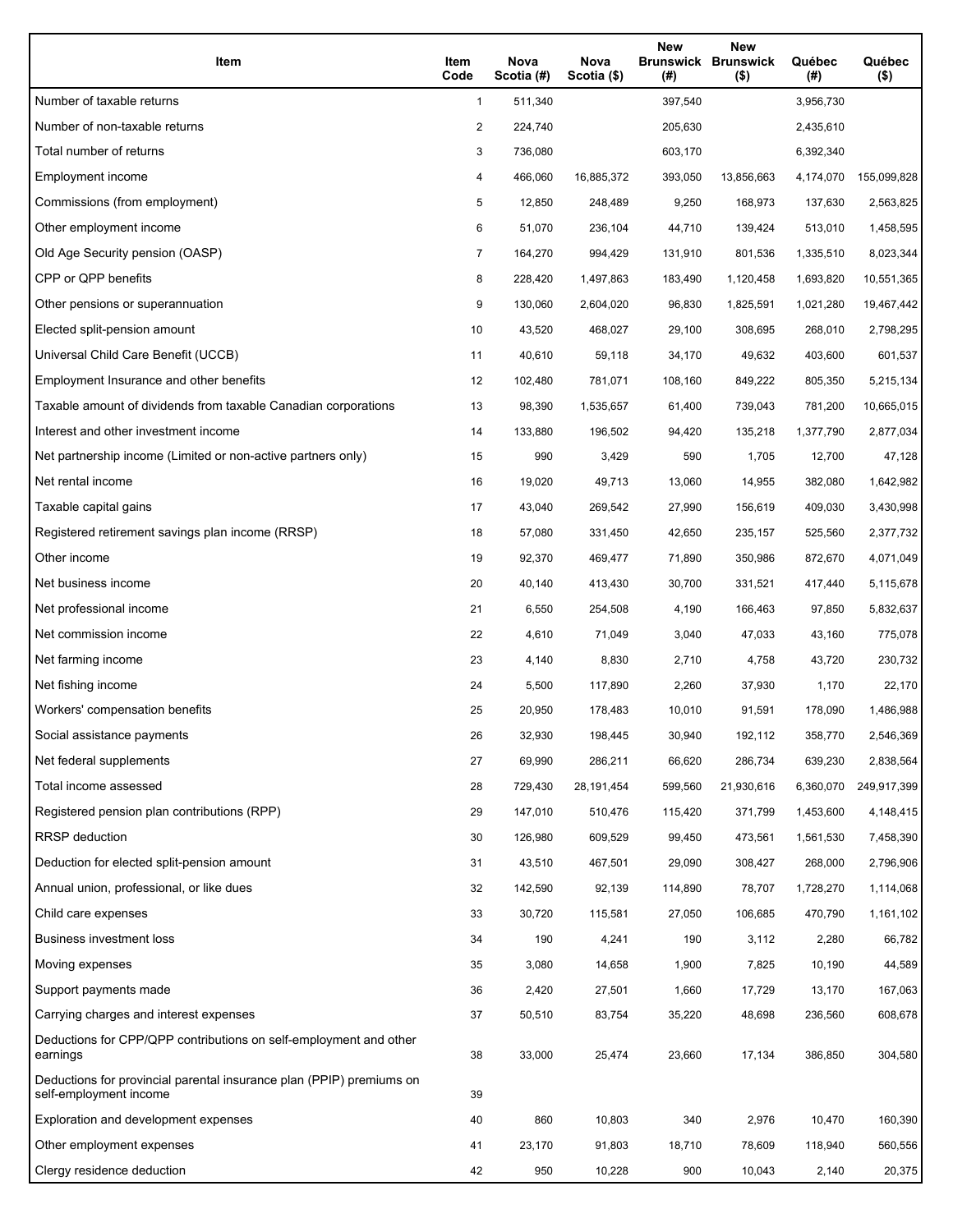| Item                                                              | Item<br>Code | Nova<br>Scotia (#) | Nova<br>Scotia (\$) | <b>New</b><br>(#) | <b>New</b><br><b>Brunswick Brunswick</b><br>$($ \$) | Québec<br>(#) | Québec<br>$($ \$) |
|-------------------------------------------------------------------|--------------|--------------------|---------------------|-------------------|-----------------------------------------------------|---------------|-------------------|
| Other deductions                                                  | 43           | 25,860             | 45,220              | 21,980            | 29,383                                              | 196,700       | 480,439           |
| Total deductions before adjustments                               | 44           | 368,100            | 2,109,231           | 290,900           | 1,554,913                                           | 3,504,860     | 19,129,921        |
| Social benefits repayment                                         | 45           | 15,040             | 39,478              | 10,750            | 25,438                                              | 103,980       | 252,727           |
| Net income after adjustments                                      | 46           | 727,540            | 26,061,874          | 598,190           | 20,361,429                                          | 6,343,030     | 230,747,545       |
| Canadian Forces personnel and police deduction                    | 47           | 190                | 5,563               | 510               | 19,322                                              | 1,150         | 19,275            |
| Security options deductions                                       | 48           | 700                | 15,659              | 360               | 6,244                                               | 6,660         | 340,290           |
| Other payments deductions                                         | 49           | 120,580            | 663,107             | 105,520           | 570,445                                             | 1,156,920     | 6,870,784         |
| Non-capital losses of other years                                 | 50           | 660                | 5,233               | 470               | 3,757                                               | 6,230         | 51,080            |
| Net capital losses of other years                                 | 51           | 9,790              | 22,665              | 6,160             | 10,617                                              | 97,450        | 218,458           |
| Capital gains deduction                                           | 52           | 970                | 77,042              | 840               | 59,471                                              | 11,780        | 829,369           |
| Northern residents deductions                                     | 53           | 480                | 1,163               | 520               | 1,054                                               | 28,550        | 98,827            |
| Additional deductions                                             | 54           | 4,170              | 17,442              | 7,250             | 22,126                                              | 47,630        | 409,387           |
| Farming/fishing losses of prior years                             | 55           | 160                | 1,593               | 120               | 2,006                                               | 1,670         | 13,474            |
| Total deductions from net income                                  | 56           | 135,470            | 809,496             | 117,570           | 695.047                                             | 1,323,520     | 8,853,546         |
| Taxable income assessed                                           | 57           | 710,020            | 25,253,866          | 582,110           | 19,668,131                                          | 6,143,180     | 221,923,782       |
| Basic personal amount                                             | 58           | 736,070            | 7,935,752           | 603,160           | 6,504,521                                           | 6,392,200     | 68,855,132        |
| Age amount                                                        | 59           | 159,150            | 981,005             | 128,890           | 808,546                                             | 1,295,570     | 8,074,658         |
| Spouse or common-law partner amount                               | 60           | 49,740             | 331,022             | 42,400            | 282,770                                             | 438,830       | 2,961,903         |
| Amount for eligible dependant                                     | 61           | 29,980             | 308,902             | 24,410            | 249,306                                             | 222,500       | 2,223,061         |
| Amount for children 17 and under                                  | 62           | 92,730             | 347,887             | 78,060            | 286,805                                             | 863,580       | 3,238,009         |
| Amount for infirm dependants age 18 or older                      | 63           | 790                | 4,411               | 690               | 3,583                                               | 1,930         | 7,201             |
| CPP or QPP contributions through employment                       | 64           | 404,720            | 568,361             | 345,380           | 475,764                                             | 3,700,330     | 5,374,084         |
| CPP or QPP contributions on self-employment and other<br>earnings | 65           | 33,000             | 25,474              | 23,660            | 17,134                                              | 386,850       | 304,580           |
| Employment Insurance premiums                                     | 66           | 417,090            | 223,588             | 353,470           | 185,830                                             | 3,645,670     | 1,618,977         |
| PPIP premiums paid                                                | 67           |                    |                     |                   |                                                     | 3,740,790     | 724,372           |
| PPIP premiums payable on employment income                        | 68           |                    |                     |                   |                                                     | 110,990       | 22,486            |
| PPIP premiums payable on self-employment income                   | 69           |                    |                     |                   |                                                     |               |                   |
| Volunteer firefighters' amount                                    | 70           | 5,590              | 16,757              | 2,790             | 8,373                                               | 6,640         | 19,908            |
| Canada employment amount                                          | 71           | 465,960            | 493,446             | 390,360           | 415,984                                             | 4,141,640     | 4,354,762         |
| Public transit amount                                             | 72           | 15,890             | 7,388               | 4,500             | 1,823                                               | 495,640       | 371,437           |
| Children's fitness amount                                         | 73           | 38,650             | 21,437              | 31,350            | 15,866                                              | 369,840       | 162,604           |
| Children's arts amount                                            | 74           | 12,840             | 6,068               | 8,060             | 3,515                                               | 97,840        | 36,378            |
| Home buyers' amount                                               | 75           | 4,620              | 21,457              | 4,010             | 18,613                                              | 53,580        | 232,004           |
| Pension income amount                                             | 76           | 158,620            | 304,440             | 115,630           | 221,255                                             | 1,186,430     | 2,237,089         |
| Caregiver amount                                                  | 77           | 4,910              | 24,325              | 5,360             | 25,602                                              | 41,150        | 189,099           |
| Disability amount                                                 | 78           | 29,130             | 219,124             | 18,400            | 138,522                                             | 88,870        | 669,519           |
| Disability amount transferred from a dependant                    | 79           | 9,150              | 90,799              | 7,080             | 68,374                                              | 39,420        | 392,199           |
| Interest paid on student loans                                    | 80           | 24,090             | 14,633              | 25,930            | 16,651                                              | 139,120       | 51,511            |
| Tuition, education, and textbook amounts                          | 81           | 40,240             | 226,118             | 29,780            | 146,938                                             | 419,960       | 1,514,030         |
| Tuition, education, and textbook amounts transferred from a child | 82           | 17,470             | 91,163              | 13,930            | 72,822                                              | 191,890       | 876,929           |
| Amounts transferred from spouse or common-law partner             | 83           | 35,320             | 186,608             | 30,100            | 157,253                                             | 292,740       | 1,408,309         |
| Medical expenses                                                  | 84           | 154,900            | 336,182             | 134,180           | 313,644                                             | 1,850,240     | 3,753,972         |
| Total tax credits on personal amounts                             | 85           | 736,080            | 1,918,001           | 603,160           | 1,565,954                                           | 6,392,280     | 16,458,309        |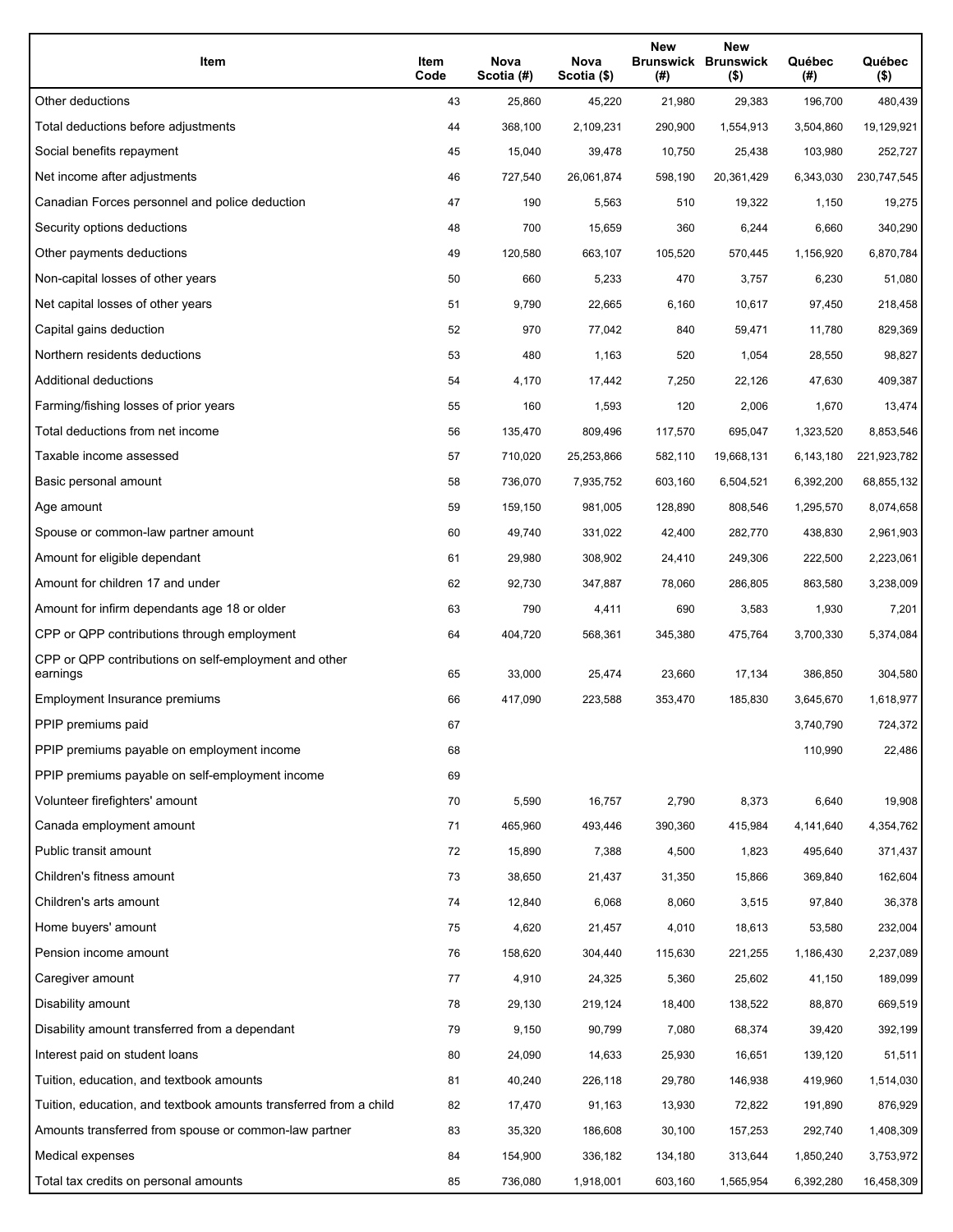| <b>Item</b>                                         | <b>Item</b><br>Code | <b>Nova</b><br>Scotia (#) | <b>Nova</b><br>Scotia (\$) | <b>New</b><br><b>Brunswick</b><br>(#) | <b>New</b><br><b>Brunswick</b><br>$($ \$) | Québec<br>(#) | Québec<br>$($ \$) |
|-----------------------------------------------------|---------------------|---------------------------|----------------------------|---------------------------------------|-------------------------------------------|---------------|-------------------|
| Allowable charitable donations and government gifts | 86                  | 155,930                   | 185,473                    | 120,650                               | 213,235                                   | 1,302,610     | 960,121           |
| Eligible cultural and ecological gifts              | 87                  | 250                       | 422                        | 170                                   | 152                                       | 2,320         | 35,365            |
| Total tax credit on donations and gifts             | 88                  | 154,560                   | 50,382                     | 118,960                               | 41,712                                    | 1,283,530     | 251,473           |
| Total federal non-refundable tax credits            | 89                  | 736,080                   | 1,968,383                  | 603,160                               | 1,607,666                                 | 6,392,280     | 16,709,783        |
| Federal dividend tax credit                         | 90                  | 86,750                    | 202,728                    | 53,550                                | 98,987                                    | 706,150       | 1,442,303         |
| Overseas employment tax credit                      | 91                  | 470                       | 5,357                      | 130                                   | 1,345                                     | 2,030         | 18,862            |
| Minimum tax carryover                               | 92                  | 1,080                     | 2,762                      | 600                                   | 1,667                                     | 8,540         | 23,967            |
| Basic federal tax                                   | 93                  | 451,730                   | 2,503,350                  | 370,890                               | 1,897,330                                 | 3,970,480     | 23,547,847        |
| Federal Foreign Tax Credit                          | 94                  | 22,330                    | 17,434                     | 13,410                                | 8,234                                     | 206,290       | 101,865           |
| Federal Political contribution tax credit           | 95                  | 4,130                     | 647                        | 2,370                                 | 368                                       | 16,290        | 2,217             |
| <b>Investment Tax Credit</b>                        | 96                  | 1,740                     | 2,367                      | 1,250                                 | 2,128                                     | 8,540         | 20,639            |
| Labour-sponsored funds tax credit                   | 97                  | 70                        | 36                         | 1,080                                 | 193                                       | 316,610       | 136,857           |
| Alternative minimum tax payable                     | 98                  | 960                       | 3,835                      | 430                                   | 2,375                                     | 6,600         | 33,638            |
| Net federal tax                                     | 99                  | 450,890                   | 2,483,339                  | 370,010                               | 1,887,803                                 | 3,955,670     | 23,286,311        |
| CPP contributions on self-employment                | 100                 | 33,000                    | 50,948                     | 23,660                                | 34,269                                    |               |                   |
| Social Benefits repayment                           | 101                 | 15,040                    | 39,478                     | 10,750                                | 25,438                                    | 103,980       | 252,727           |
| <b>Net Provincial Tax</b>                           | 102                 | 497,010                   | 2,005,258                  | 380,530                               | 1,201,127                                 | 2,920         | 66,431            |
| Total tax payable                                   | 103                 | 511,340                   | 4,579,076                  | 397,540                               | 3,148,672                                 | 3,956,730     | 23,605,688        |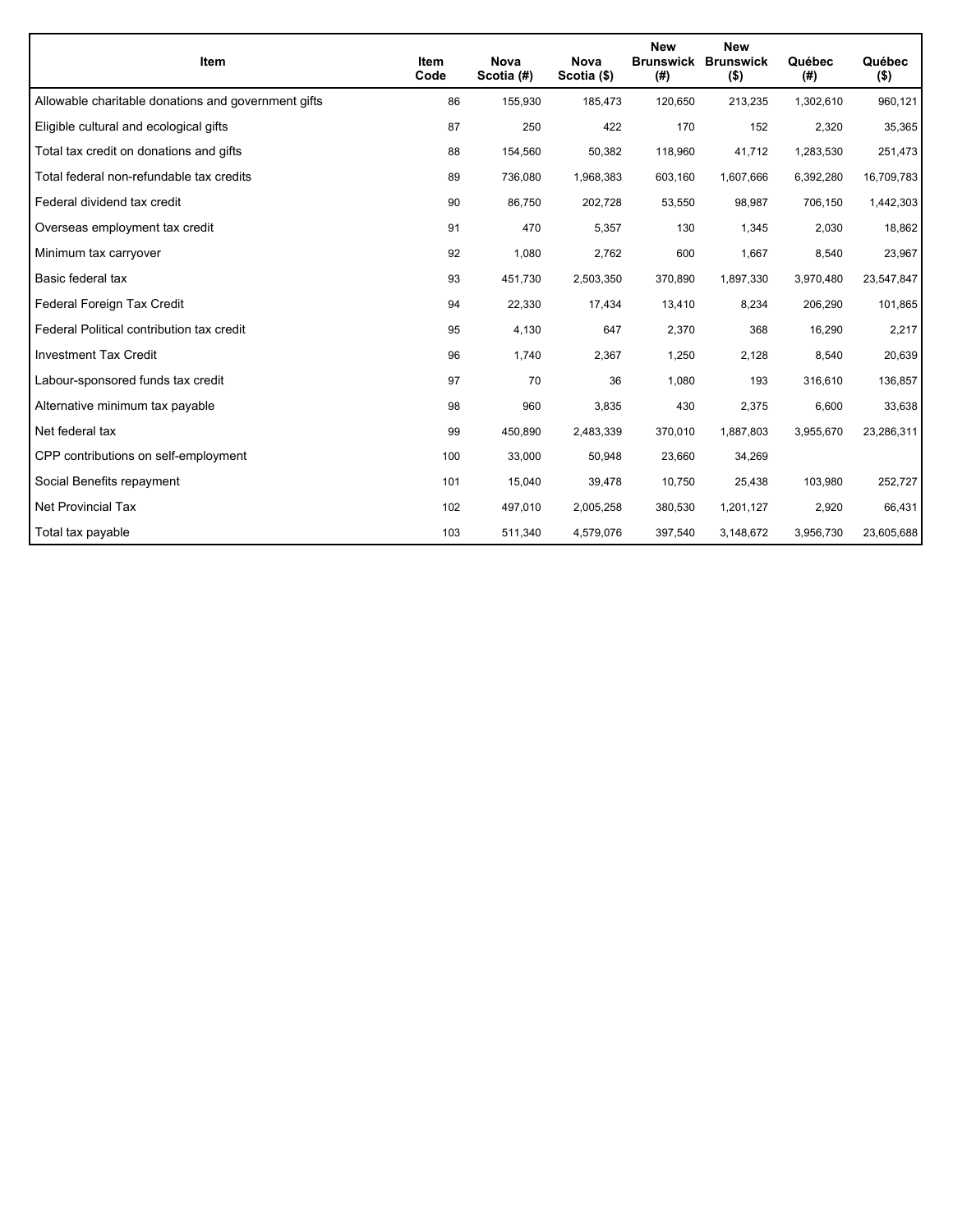| Item                                                                                           | Item<br>Code | Ontario<br>(#) | Ontario<br>$($ \$) | <b>Manitoba</b><br>(#) | Manitoba<br>(\$) | (# )    | Saskatchewan Saskatchewan<br>$($ \$) |
|------------------------------------------------------------------------------------------------|--------------|----------------|--------------------|------------------------|------------------|---------|--------------------------------------|
| Number of taxable returns                                                                      | 1            | 6,833,640      |                    | 647,670                |                  | 547,650 |                                      |
| Number of non-taxable returns                                                                  | 2            | 3,232,460      |                    | 289,630                |                  | 266,220 |                                      |
| Total number of returns                                                                        | 3            | 10,066,110     |                    | 937,300                |                  | 813,860 |                                      |
| Employment income                                                                              | 4            | 6,516,940      | 286,508,940        | 640,200                | 23,893,372       | 550,320 | 23,784,349                           |
| Commissions (from employment)                                                                  | 5            | 195,360        | 5,623,904          | 16,180                 | 390,207          | 13,520  | 399,926                              |
| Other employment income                                                                        | 6            | 931,380        | 4,113,285          | 65,190                 | 228,320          | 62,720  | 232,109                              |
| Old Age Security pension (OASP)                                                                | 7            | 1,995,300      | 11,151,566         | 182,950                | 1,089,724        | 160,380 | 975,048                              |
| CPP or QPP benefits                                                                            | 8            | 2,396,320      | 16,883,680         | 233,560                | 1,549,558        | 200,380 | 1,297,074                            |
| Other pensions or superannuation                                                               | 9            | 1,534,390      | 32,472,507         | 148,240                | 2,590,480        | 121,190 | 2,040,588                            |
| Elected split-pension amount                                                                   | 10           | 470,890        | 5,007,589          | 43,100                 | 405,392          | 29,790  | 280,840                              |
| Universal Child Care Benefit (UCCB)                                                            | 11           | 638,940        | 953,535            | 68,230                 | 106,216          | 61,390  | 95,903                               |
| Employment Insurance and other benefits                                                        | 12           | 781,080        | 5,090,511          | 71,270                 | 438,846          | 56,970  | 378,192                              |
| Taxable amount of dividends from taxable Canadian<br>corporations                              | 13           | 1,645,640      | 21,694,776         | 131,100                | 1,400,676        | 143,900 | 2,365,627                            |
| Interest and other investment income                                                           | 14           | 2,650,160      | 6,260,529          | 240,490                | 438,389          | 217,730 | 429,309                              |
| Net partnership income (Limited or non-active partners only)                                   | 15           | 35,500         | 92,196             | 2,850                  | 4,793            | 5,410   | 15,538                               |
| Net rental income                                                                              | 16           | 535,130        | 1,556,958          | 36,150                 | 151,215          | 41,330  | 226,117                              |
| Taxable capital gains                                                                          | 17           | 830,550        | 5,919,822          | 71,690                 | 584,635          | 72,860  | 821,761                              |
| Registered retirement savings plan income (RRSP)                                               | 18           | 946,810        | 5,513,569          | 76,210                 | 379,806          | 54,110  | 315,546                              |
| Other income                                                                                   | 19           | 1,526,910      | 8,106,890          | 166,140                | 633,804          | 156,260 | 633,493                              |
| Net business income                                                                            | 20           | 846,680        | 10,466,867         | 66,960                 | 885,805          | 63,690  | 940,712                              |
| Net professional income                                                                        | 21           | 137,950        | 8,675,685          | 8,680                  | 387,970          | 6,070   | 284,661                              |
| Net commission income                                                                          | 22           | 100,880        | 1,980,289          | 6,730                  | 137,111          | 6,830   | 126,472                              |
| Net farming income                                                                             | 23           | 85,370         | 425,927            | 33,050                 | 228,767          | 62,740  | 660,282                              |
| Net fishing income                                                                             | 24           | 270            | 1,427              | 1,280                  | 5,393            | 290     | 933                                  |
| Workers' compensation benefits                                                                 | 25           | 218,470        | 2,071,235          | 20,920                 | 110,437          | 13,990  | 103,230                              |
| Social assistance payments                                                                     | 26           | 643,220        | 4,892,537          | 41,280                 | 273,754          | 53,080  | 330,101                              |
| Net federal supplements                                                                        | 27           | 609,290        | 3,283,807          | 63,690                 | 285,079          | 58,210  | 253,687                              |
| Total income assessed                                                                          | 28           | 9,991,180      | 449,333,853        | 932,160                | 36,627,065       | 806,570 | 37,012,519                           |
| Registered pension plan contributions (RPP)                                                    | 29           | 1,589,510      | 7,048,528          | 217,220                | 660,200          | 182,680 | 654,501                              |
| RRSP deduction                                                                                 | 30           | 2,293,870      | 13,023,503         | 205,300                | 946,708          | 194,540 | 1,012,653                            |
| Deduction for elected split-pension amount                                                     | 31           | 470,860        | 5,006,297          | 43,080                 | 404,995          | 29,770  | 280,583                              |
| Annual union, professional, or like dues                                                       | 32           | 1,947,490      | 1,409,077          | 219,920                | 139,138          | 182,470 | 133,923                              |
| Child care expenses                                                                            | 33           | 428,600        | 1,971,718          | 43,610                 | 119,371          | 32,110  | 114,501                              |
| Business investment loss                                                                       | 34           | 4,210          | 154,491            | 290                    | 5,691            | 330     | 6,160                                |
| Moving expenses                                                                                | 35           | 30,300         | 128,815            | 3,480                  | 12,734           | 7,300   | 23,086                               |
| Support payments made                                                                          | 36           | 34,200         | 565,165            | 1,990                  | 24,894           | 1,630   | 18,307                               |
| Carrying charges and interest expenses                                                         | 37           | 1,012,230      | 2,220,309          | 106,550                | 111,969          | 93,520  | 99,637                               |
| Deductions for CPP/QPP contributions on self-employment<br>and other earnings                  | 38           | 666,930        | 512,274            | 56,200                 | 46,068           | 62,850  | 55,051                               |
| Deductions for provincial parental insurance plan (PPIP)<br>premiums on self-employment income | 39           |                |                    |                        |                  |         |                                      |
| Exploration and development expenses                                                           | 40           | 26,630         | 470,542            | 2,050                  | 29,576           | 3,860   | 31,769                               |
| Other employment expenses                                                                      | 41           | 365,050        | 1,939,288          | 32,070                 | 139,521          | 24,910  | 116,938                              |
| Clergy residence deduction                                                                     | 42           | 11,570         | 161,497            | 1,660                  | 19,631           | 1,420   | 16,661                               |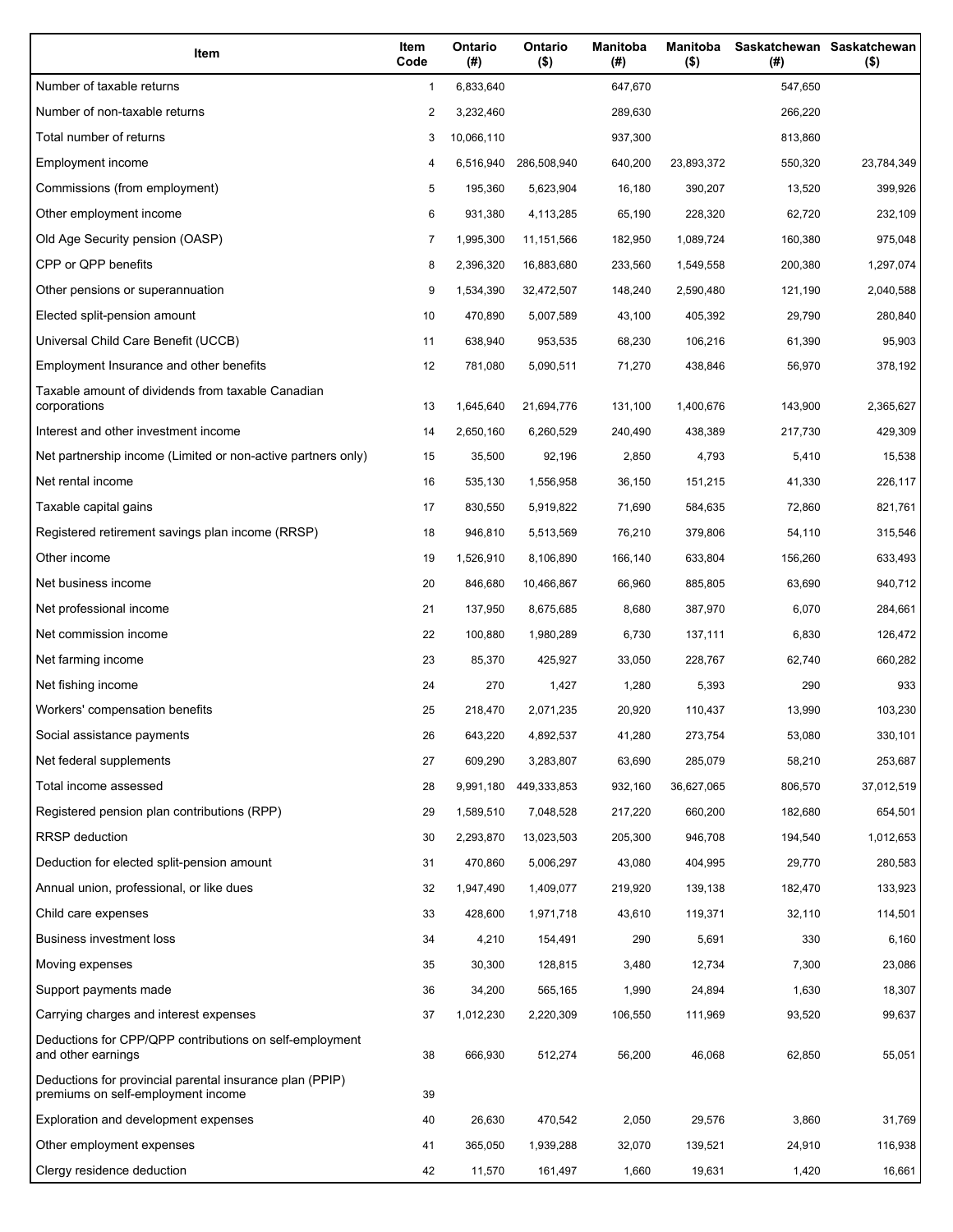| Item                                                                 | Item<br>Code | Ontario<br>(#) | Ontario<br>$($ \$) | <b>Manitoba</b><br>(#) | <b>Manitoba</b><br>$($ \$) | (#)     | Saskatchewan Saskatchewan<br>$($ \$) |
|----------------------------------------------------------------------|--------------|----------------|--------------------|------------------------|----------------------------|---------|--------------------------------------|
| Other deductions                                                     | 43           | 292,960        | 789,903            | 20,830                 | 53,352                     | 20,350  | 49,231                               |
| Total deductions before adjustments                                  | 44           | 5,386,700      | 35,408,116         | 527,850                | 2,714,358                  | 465,440 | 2,613,599                            |
| Social benefits repayment                                            | 45           | 197,690        | 567,331            | 12,550                 | 36,232                     | 14,940  | 41,478                               |
| Net income after adjustments                                         | 46           | 9,951,510      | 413,831,167        | 929,110                | 33,915,495                 | 803,350 | 34,401,136                           |
| Canadian Forces personnel and police deduction                       | 47           | 1,370          | 30,819             | 90                     | 1,832                      | 30      | 696                                  |
| Security options deductions                                          | 48           | 16,780         | 776,133            | 660                    | 19,954                     | 610     | 25,933                               |
| Other payments deductions                                            | 49           | 1,341,370      | 10,246,510         | 120,570                | 669,026                    | 111,260 | 686,740                              |
| Non-capital losses of other years                                    | 50           | 13,090         | 165,570            | 820                    | 5,974                      | 750     | 5,728                                |
| Net capital losses of other years                                    | 51           | 222,330        | 603,856            | 14,610                 | 26,147                     | 13,980  | 25,264                               |
| Capital gains deduction                                              | 52           | 17,490         | 1,294,267          | 4,090                  | 273,393                    | 8,060   | 518,196                              |
| Northern residents deductions                                        | 53           | 5,170          | 15,490             | 15,870                 | 47,719                     | 7,280   | 18,818                               |
| Additional deductions                                                | 54           | 66,590         | 287,558            | 4,920                  | 16,675                     | 2,120   | 10,466                               |
| Farming/fishing losses of prior years                                | 55           | 3,950          | 40,679             | 990                    | 10,899                     | 1,710   | 16,931                               |
| Total deductions from net income                                     | 56           | 1,652,930      | 13,463,949         | 157,820                | 1,071,718                  | 142,130 | 1,309,002                            |
| Taxable income assessed                                              | 57           | 9,673,560      | 400,400,418        | 913,000                | 32,847,352                 | 788,190 | 33,097,608                           |
| Basic personal amount                                                | 58           | 10,065,770     | 108,362,828        | 937,270                | 10,089,356                 | 813,850 | 8,764,819                            |
| Age amount                                                           | 59           | 1,886,690      | 11,232,059         | 176,220                | 1,073,737                  | 152,870 | 920,665                              |
| Spouse or common-law partner amount                                  | 60           | 837,960        | 6,331,875          | 70,420                 | 507,737                    | 57,220  | 408,520                              |
| Amount for eligible dependant                                        | 61           | 372,660        | 3,842,795          | 40,830                 | 424,502                    | 30,650  | 317,073                              |
| Amount for children 17 and under                                     | 62           | 1,477,190      | 5,694,077          | 142,690                | 595,578                    | 117,630 | 487,342                              |
| Amount for infirm dependants age 18 or older                         | 63           | 8,980          | 39,012             | 880                    | 4,519                      | 460     | 2,196                                |
| CPP or QPP contributions through employment                          | 64           | 5,595,990      | 8,577,804          | 539,370                | 798,961                    | 469,200 | 734,342                              |
| CPP or QPP contributions on self-employment and other<br>earnings    | 65           | 666,930        | 512,274            | 56,200                 | 46,068                     | 62,850  | 55,051                               |
| Employment Insurance premiums                                        | 66           | 5,531,560      | 3,199,476          | 547,360                | 307,285                    | 476,390 | 279,000                              |
| PPIP premiums paid                                                   | 67           |                |                    |                        |                            |         |                                      |
| PPIP premiums payable on employment income                           | 68           |                |                    |                        |                            |         |                                      |
| PPIP premiums payable on self-employment income                      | 69           |                |                    |                        |                            |         |                                      |
| Volunteer firefighters' amount                                       | 70           | 8,090          | 24,281             | 1,380                  | 4,128                      | 1,750   | 5,235                                |
| Canada employment amount                                             | 71           | 6,509,020      | 6,831,283          | 611,150                | 651,406                    | 534,710 | 572,884                              |
| Public transit amount                                                | 72           | 662,100        | 690,012            | 45,560                 | 25,008                     | 19,790  | 6,490                                |
| Children's fitness amount                                            | 73           | 646,460        | 385,613            | 54,960                 | 28,656                     | 52,830  | 28,885                               |
| Children's arts amount                                               | 74           | 229,340        | 127,672            | 19,320                 | 9,662                      | 18,140  | 9,034                                |
| Home buyers' amount                                                  | 75           | 62,990         | 286,598            | 8,050                  | 37,648                     | 7,680   | 35,083                               |
| Pension income amount                                                | 76           | 1,789,680      | 3,433,704          | 171,560                | 326,102                    | 138,180 | 257,955                              |
| Caregiver amount                                                     | 77           | 103,390        | 545,771            | 5,980                  | 31,654                     | 3,340   | 16,835                               |
| Disability amount                                                    | 78           | 300,240        | 2,263,231          | 47,810                 | 360,698                    | 18,810  | 141,873                              |
| Disability amount transferred from a dependant                       | 79           | 101,740        | 1,000,390          | 10,890                 | 112,252                    | 5,430   | 52,850                               |
| Interest paid on student loans                                       | 80           | 220,310        | 118,960            | 14,750                 | 6,623                      | 20,150  | 11,718                               |
| Tuition, education, and textbook amounts                             | 81           | 642,760        | 3,751,624          | 58,920                 | 274,795                    | 55,360  | 291,862                              |
| Tuition, education, and textbook amounts transferred from<br>a child | 82           | 312,040        | 1,673,236          | 18,960                 | 90,383                     | 14,620  | 72,623                               |
| Amounts transferred from spouse or common-law partner                | 83           | 492,860        | 2,438,003          | 44,620                 | 236,705                    | 34,250  | 174,174                              |
| Medical expenses                                                     | 84           | 1,133,350      | 3,237,481          | 153,040                | 337,458                    | 113,780 | 310,321                              |
| Total tax credits on personal amounts                                | 85           | 10,065,940     | 26,190,868         | 937,290                | 2,457,233                  | 813,860 | 2,093,584                            |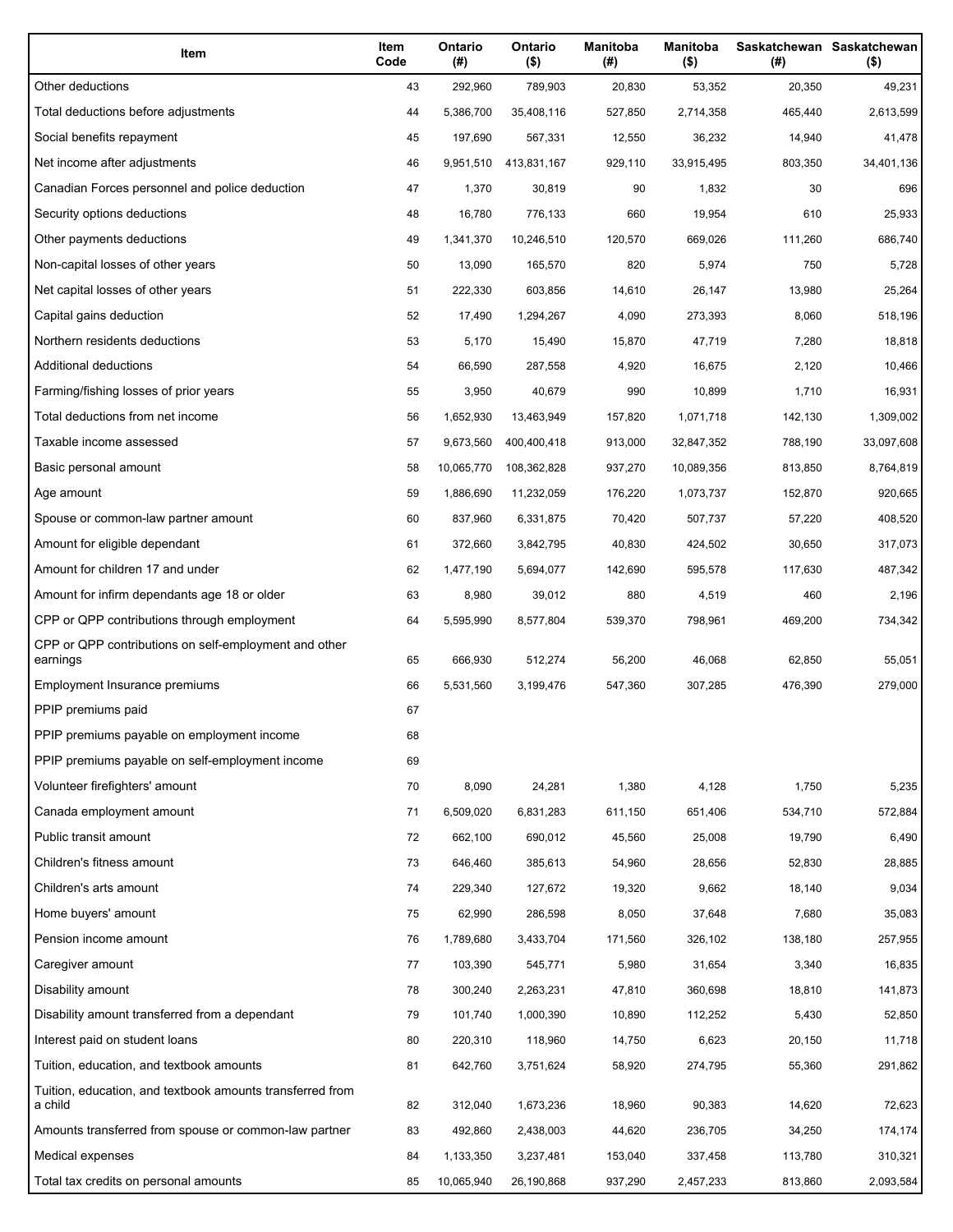| <b>Item</b>                                         | <b>Item</b><br>Code | Ontario<br>(#) | Ontario<br>$($ \$) | <b>Manitoba</b><br>(#) | <b>Manitoba</b><br>$($ \$) | (#)     | Saskatchewan Saskatchewan<br>$($ \$) |
|-----------------------------------------------------|---------------------|----------------|--------------------|------------------------|----------------------------|---------|--------------------------------------|
| Allowable charitable donations and government gifts | 86                  | 2,309,590      | 4,082,254          | 233,320                | 394,668                    | 192,420 | 314,477                              |
| Eligible cultural and ecological gifts              | 87                  | 2,680          | 26,529             | 260                    | 2,302                      | 170     | 454                                  |
| Total tax credit on donations and gifts             | 88                  | 2,298,360      | 1,127,037          | 231,820                | 110,007                    | 191,300 | 86,707                               |
| Total federal non-refundable tax credits            | 89                  | 10,065,940     | 27,317,905         | 937,290                | 2,567,240                  | 813,860 | 2,180,291                            |
| Federal dividend tax credit                         | 90                  | 1,459,280      | 2,932,391          | 115,310                | 188,073                    | 134,640 | 315,149                              |
| Overseas employment tax credit                      | 91                  | 1,350          | 12,528             | 80                     | 855                        | 160     | 1,926                                |
| Minimum tax carryover                               | 92                  | 13,110         | 41,709             | 1,910                  | 5,797                      | 3,320   | 9,131                                |
| Basic federal tax                                   | 93                  | 6,192,380      | 48,103,487         | 579,150                | 3,444,952                  | 529,150 | 3,805,905                            |
| Federal Foreign Tax Credit                          | 94                  | 537,270        | 464,750            | 29,840                 | 9,376                      | 30,220  | 17,899                               |
| Federal Political contribution tax credit           | 95                  | 64,480         | 10,692             | 6,890                  | 1,096                      | 7,360   | 1,184                                |
| <b>Investment Tax Credit</b>                        | 96                  | 17,400         | 39,200             | 1,200                  | 2,722                      | 1,830   | 2,166                                |
| Labour-sponsored funds tax credit                   | 97                  | 1,570          | 854                | 170                    | 104                        | 19,590  | 12,367                               |
| Alternative minimum tax payable                     | 98                  | 10,000         | 61,850             | 1,390                  | 9,501                      | 2,930   | 15,258                               |
| Net federal tax                                     | 99                  | 6,173,950      | 47,604,034         | 578,320                | 3,431,805                  | 527,630 | 3,775,114                            |
| CPP contributions on self-employment                | 100                 | 666,920        | 1,024,548          | 56,200                 | 92,136                     | 62,850  | 110,102                              |
| Social Benefits repayment                           | 101                 | 197,690        | 567,331            | 12,550                 | 36,232                     | 14,940  | 41,478                               |
| Net Provincial Tax                                  | 102                 | 6,420,130      | 26,726,161         | 634,260                | 2,686,483                  | 473,980 | 2,131,230                            |
| Total tax payable                                   | 103                 | 6,833,640      | 75,922,865         | 647,670                | 6,246,718                  | 547,650 | 6,057,991                            |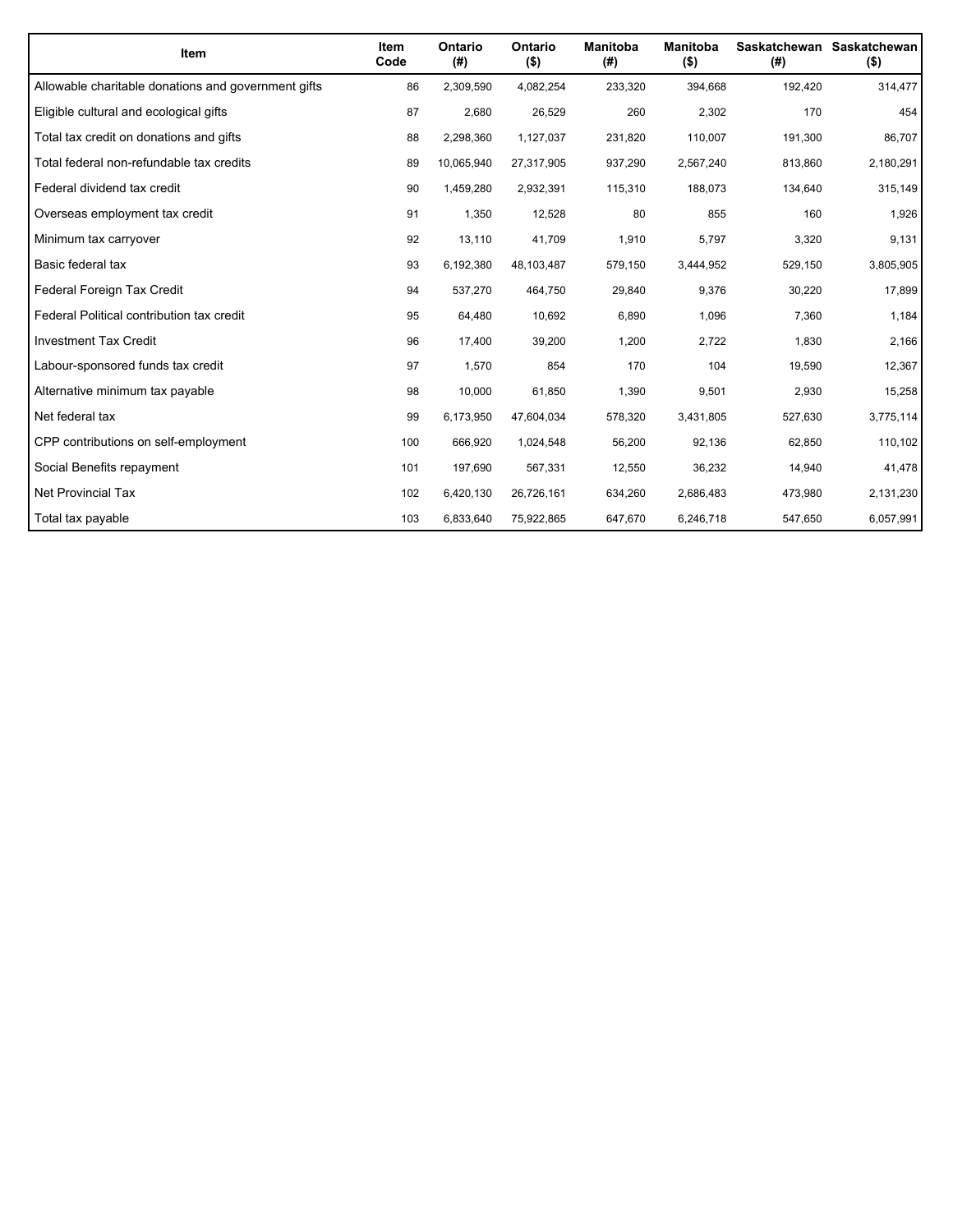| Item                                                                                           | Item<br>Code   | Alberta<br>(#) | Alberta<br>$($ \$)    | <b>British</b><br>Columbia<br>(# ) | <b>British</b><br>Columbia<br>$($ \$) | Yukon<br>(#) | Yukon<br>$($ \$) |
|------------------------------------------------------------------------------------------------|----------------|----------------|-----------------------|------------------------------------|---------------------------------------|--------------|------------------|
| Number of taxable returns                                                                      | 1              | 2,067,250      |                       | 2,283,540                          |                                       | 19,970       |                  |
| Number of non-taxable returns                                                                  | 2              | 812,730        |                       | 1,241,100                          |                                       | 6,930        |                  |
| Total number of returns                                                                        | 3              | 2,879,990      |                       | 3,524,640                          |                                       | 26,910       |                  |
| Employment income                                                                              | 4              |                | 2,130,650 119,174,708 | 2,240,250                          | 90,725,454                            | 21,510       | 1,015,266        |
| Commissions (from employment)                                                                  | 5              | 71,240         | 2,322,835             | 72,940                             | 1,953,608                             | 240          | 9,086            |
| Other employment income                                                                        | 6              | 220,120        | 1,462,804             | 389,200                            | 1,726,944                             | 1,280        | 9,235            |
| Old Age Security pension (OASP)                                                                | $\overline{7}$ | 433,690        | 2,481,183             | 731,480                            | 4,036,621                             | 3,440        | 19,937           |
| CPP or QPP benefits                                                                            | 8              | 541,030        | 3,695,008             | 888,180                            | 5,991,007                             | 4,730        | 32,414           |
| Other pensions or superannuation                                                               | 9              | 311,130        | 5,820,486             | 546,140                            | 10,302,180                            | 2,770        | 55,203           |
| Elected split-pension amount                                                                   | 10             | 84,690         | 885,779               | 150,660                            | 1,574,733                             | 710          | 6,862            |
| Universal Child Care Benefit (UCCB)                                                            | 11             | 216,530        | 336,187               | 201,800                            | 296,275                               | 1,720        | 2,542            |
| Employment Insurance and other benefits                                                        | 12             | 196,050        | 1,302,246             | 281,700                            | 1,739,104                             | 3,410        | 28,817           |
| Taxable amount of dividends from taxable Canadian corporations                                 | 13             | 570,260        | 13,704,995            | 608,860                            | 10,200,327                            | 3,930        | 50,214           |
| Interest and other investment income                                                           | 14             | 739,000        | 1,924,458             | 1,056,280                          | 2,558,622                             | 5,200        | 8,226            |
| Net partnership income (Limited or non-active partners only)                                   | 15             | 19,330         | 11,350                | 13,180                             | 27,701                                |              |                  |
| Net rental income                                                                              | 16             | 163,450        | 529,561               | 246,390                            | 904,247                               | 1,860        | 7,631            |
| Taxable capital gains                                                                          | 17             | 243,090        | 2,885,790             | 319,980                            | 2,612,423                             | 1,570        | 11,452           |
| Registered retirement savings plan income (RRSP)                                               | 18             | 245,480        | 1,694,811             | 314,230                            | 2,024,126                             | 2,280        | 13,650           |
| Other income                                                                                   | 19             | 467,250        | 2,393,780             | 551,250                            | 2,501,159                             | 3,940        | 34,869           |
| Net business income                                                                            | 20             | 200,670        | 2,922,706             | 339,550                            | 4,457,888                             | 3,220        | 46,975           |
| Net professional income                                                                        | 21             | 22,980         | 1,153,367             | 46,600                             | 1,603,697                             | 380          | 11,590           |
| Net commission income                                                                          | 22             | 24,850         | 391,026               | 38,390                             | 618,354                               | 100          | 1,287            |
| Net farming income                                                                             | 23             | 87,050         | 638,682               | 27,940                             | $-43,360$                             | 170          | $-1,171$         |
| Net fishing income                                                                             | 24             | 230            | 1,418                 | 4,760                              | 66,999                                |              |                  |
| Workers' compensation benefits                                                                 | 25             | 38,650         | 283,399               | 94,870                             | 823,344                               | 670          | 5,952            |
| Social assistance payments                                                                     | 26             | 230,460        | 1,307,177             | 156,440                            | 1,122,539                             | 2,270        | 17,296           |
| Net federal supplements                                                                        | 27             | 133,240        | 661,798               | 244,780                            | 1,317,676                             | 1,000        | 4,630            |
| Total income assessed                                                                          | 28             | 2,863,500      | 168,099,753           | 3,508,060                          | 149,300,785                           | 26,870       | 1,392,310        |
| Registered pension plan contributions (RPP)                                                    | 29             | 438,200        | 2,212,739             | 520,320                            | 2,022,210                             | 6,790        | 28,752           |
| <b>RRSP</b> deduction                                                                          | 30             | 779,260        | 5,001,210             | 758,780                            | 4,337,732                             | 6,940        | 42,010           |
| Deduction for elected split-pension amount                                                     | 31             | 84,680         | 885,870               | 150,640                            | 1,573,488                             | 700          | 6,806            |
| Annual union, professional, or like dues                                                       | 32             | 541,730        | 405,382               | 686,050                            | 545,775                               | 7,410        | 5,457            |
| Child care expenses                                                                            | 33             | 117,150        | 479,944               | 111,260                            | 451,041                               | 1,250        | 4,539            |
| <b>Business investment loss</b>                                                                | 34             | 1,880          | 51,032                | 1,720                              | 49,476                                |              |                  |
| Moving expenses                                                                                | 35             | 26,770         | 104,237               | 18,020                             | 84,355                                | 490          | 1,595            |
| Support payments made                                                                          | 36             | 6,890          | 115,955               | 8,900                              | 138,726                               | 50           | 525              |
| Carrying charges and interest expenses                                                         | 37             | 319,180        | 677,153               | 530,550                            | 878,027                               | 3,770        | 2,914            |
| Deductions for CPP/QPP contributions on self-employment and other<br>earnings                  | 38             | 161,430        | 133,676               | 261,220                            | 202,531                               | 1,920        | 1,787            |
| Deductions for provincial parental insurance plan (PPIP) premiums on<br>self-employment income | 39             |                |                       |                                    |                                       |              |                  |
| Exploration and development expenses                                                           | 40             | 13,760         | 232,904               | 10,600                             | 136,534                               | 90           | 886              |
| Other employment expenses                                                                      | 41             | 109,890        | 572,604               | 116,660                            | 599,186                               | 590          | 2,720            |
| Clergy residence deduction                                                                     | 42             | 3,730          | 53,981                | 4,420                              | 61,528                                | 30           | 456              |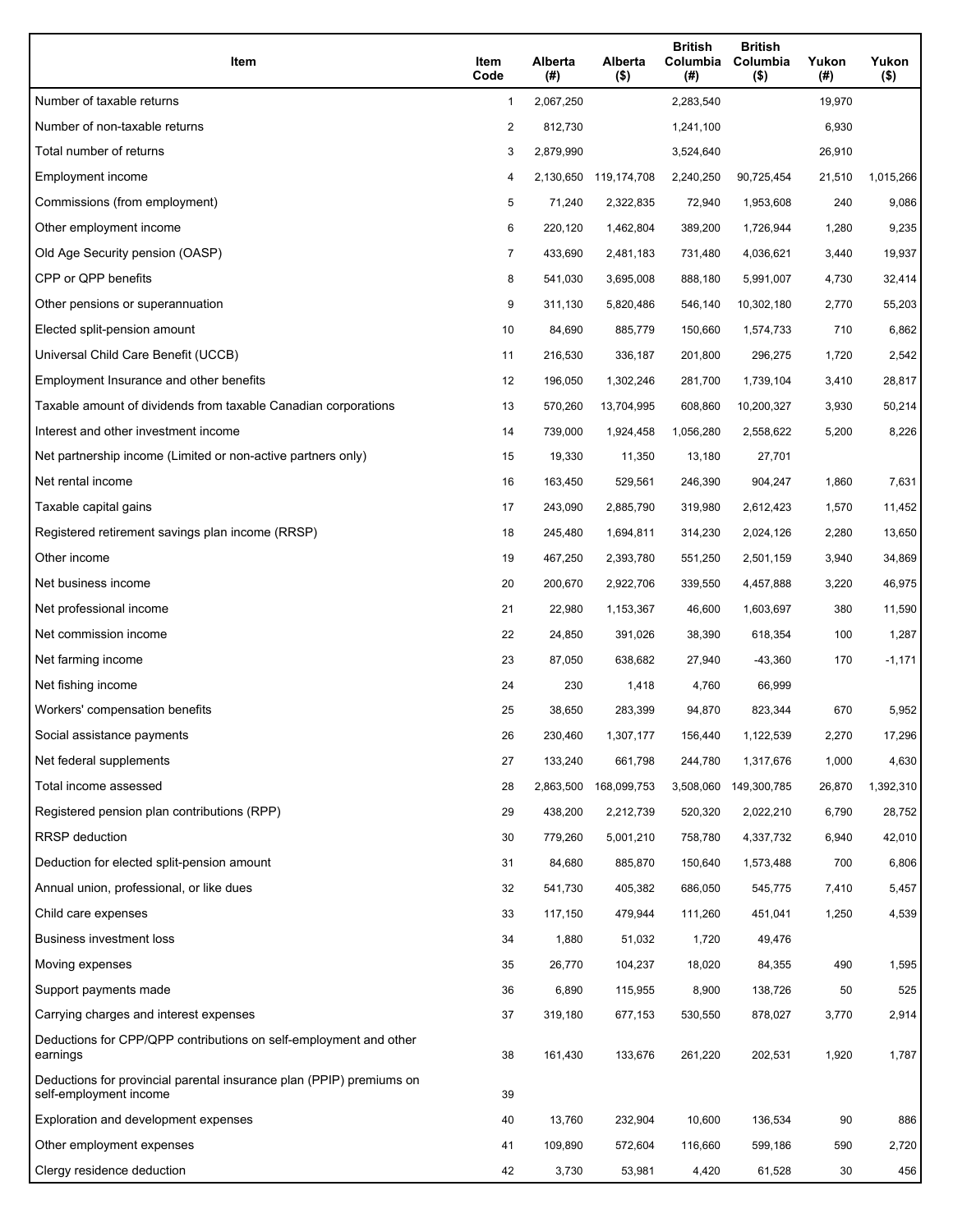| Item                                                              |    | Item Code Alberta (#) Alberta (\$) |             | <b>British</b><br>Columbia<br>(#) | <b>British</b><br>Columbia<br>$($ \$) |        | Yukon (#) Yukon (\$) |
|-------------------------------------------------------------------|----|------------------------------------|-------------|-----------------------------------|---------------------------------------|--------|----------------------|
| Other deductions                                                  | 43 | 68,140                             | 181,896     | 110,760                           | 260,901                               |        |                      |
| Total deductions before adjustments                               | 44 | 1,587,030                          | 11,110,275  | 1,897,360                         | 11,343,645                            | 15,820 | 102,105              |
| Social benefits repayment                                         | 45 | 63,790                             | 178,075     | 70,250                            | 199,293                               | 640    | 1,425                |
| Net income after adjustments                                      | 46 | 2,853,930                          | 156,937,189 |                                   | 3,491,400 137,960,614                 | 26,770 | 1,290,297            |
| Canadian Forces personnel and police deduction                    | 47 | 560                                | 8,570       | 200                               | 4,583                                 |        |                      |
| Security options deductions                                       | 48 | 12,770                             | 638,619     | 6,050                             | 274,910                               | 20     | 122                  |
| Other payments deductions                                         | 49 | 294,700                            | 2,252,248   | 465,690                           | 3,263,175                             | 3,470  | 27,908               |
| Non-capital losses of other years                                 | 50 | 3,170                              | 34,597      | 5,800                             | 74,639                                | 30     | 282                  |
| Net capital losses of other years                                 | 51 | 57,530                             | 174,812     | 83,340                            | 237,240                               | 360    | 568                  |
| Capital gains deduction                                           | 52 | 12,560                             | 861,354     | 5,890                             | 425,032                               | 30     | 1,893                |
| Northern residents deductions                                     | 53 | 104,960                            | 281,907     | 34,600                            | 101,511                               | 18,100 | 91,353               |
| Additional deductions                                             | 54 | 13,900                             | 55,731      | 30,430                            | 100,433                               | 130    | 361                  |
| Farming/fishing losses of prior years                             | 55 | 3,140                              | 33,647      | 1,390                             | 14,380                                |        |                      |
| Total deductions from net income                                  | 56 | 481,350                            | 4,342,957   | 614,860                           | 4,499,570                             | 20,160 | 122,547              |
| Taxable income assessed                                           | 57 | 2,820,700                          | 152,604,651 | 3,423,000                         | 133,474,729                           | 26,320 | 1,168,046            |
| Basic personal amount                                             | 58 | 2,879,880                          | 30,959,401  | 3,524,460                         | 37,915,106                            | 26,910 | 290,276              |
| Age amount                                                        | 59 | 402,520                            | 2,380,129   | 694,840                           | 4,167,703                             | 3,180  | 18,146               |
| Spouse or common-law partner amount                               | 60 | 239,830                            | 1,816,275   | 300,290                           | 2,188,694                             | 1,280  | 9,412                |
| Amount for eligible dependant                                     | 61 | 94,200                             | 974,421     | 108,480                           | 1,114,080                             | 1,290  | 13,246               |
| Amount for children 17 and under                                  | 62 | 442,820                            | 1,774,440   | 459,330                           | 1,715,986                             | 3,940  | 14,382               |
| Amount for infirm dependants age 18 or older                      | 63 | 850                                | 4,938       | 2,510                             | 10,792                                | 10     | 64                   |
| CPP or QPP contributions through employment                       | 64 | 1,884,100                          | 3,127,598   | 1,906,030                         | 2,835,229                             | 19,190 | 31,191               |
| CPP or QPP contributions on self-employment and other earnings    | 65 | 161,430                            | 133,676     | 261,220                           | 202,531                               | 1,920  | 1,787                |
| Employment Insurance premiums                                     | 66 | 1,832,190                          | 1,134,949   | 1,861,650                         | 1,047,072                             | 19,320 | 11,673               |
| PPIP premiums paid                                                | 67 |                                    |             |                                   |                                       |        |                      |
| PPIP premiums payable on employment income                        | 68 |                                    |             |                                   |                                       |        |                      |
| PPIP premiums payable on self-employment income                   | 69 |                                    |             |                                   |                                       |        |                      |
| Volunteer firefighters' amount                                    | 70 | 3,480                              | 10,425      | 4,420                             | 13,253                                | 130    | 396                  |
| Canada employment amount                                          | 71 | 2,109,350                          | 2,266,730   | 2,287,290                         | 2,395,633                             | 21,510 | 23,202               |
| Public transit amount                                             | 72 | 204,510                            | 114,203     | 244,690                           | 165,935                               | 580    | 169                  |
| Children's fitness amount                                         | 73 | 190,260                            | 109,573     | 202,260                           | 112,951                               | 1,640  | 839                  |
| Children's arts amount                                            | 74 | 72,710                             | 39,412      | 89,300                            | 47,829                                | 640    | 322                  |
| Home buyers' amount                                               | 75 | 27,460                             | 125,817     | 18,710                            | 85,444                                | 290    | 1,330                |
| Pension income amount                                             | 76 | 361,610                            | 687,159     | 627,310                           | 1,202,236                             | 3,240  | 6,196                |
| Caregiver amount                                                  | 77 | 16,330                             | 71,606      | 40,050                            | 219,585                               | 70     | 330                  |
| Disability amount                                                 | 78 | 56,240                             | 424,247     | 98,600                            | 743,362                               | 390    | 2,959                |
| Disability amount transferred from a dependant                    | 79 | 21,770                             | 226,307     | 28,670                            | 279,705                               | 160    | 1,609                |
| Interest paid on student loans                                    | 80 | 78,380                             | 41,517      | 79,450                            | 44,464                                | 720    | 397                  |
| Tuition, education, and textbook amounts                          | 81 | 212,450                            | 1,212,033   | 227,260                           | 1,224,382                             | 2,170  | 11,524               |
| Tuition, education, and textbook amounts transferred from a child | 82 | 59,270                             | 291,406     | 76,700                            | 372,760                               | 370    | 1,822                |
| Amounts transferred from spouse or common-law partner             | 83 | 100,630                            | 497,873     | 166,010                           | 811,793                               | 680    | 3,193                |
| Medical expenses                                                  | 84 | 320,580                            | 827,948     | 436,020                           | 1,317,511                             | 1,700  | 3,823                |
| Total tax credits on personal amounts                             | 85 | 2,879,950                          | 7,388,186   | 3,524,530                         | 9,035,543                             | 26,910 | 67,244               |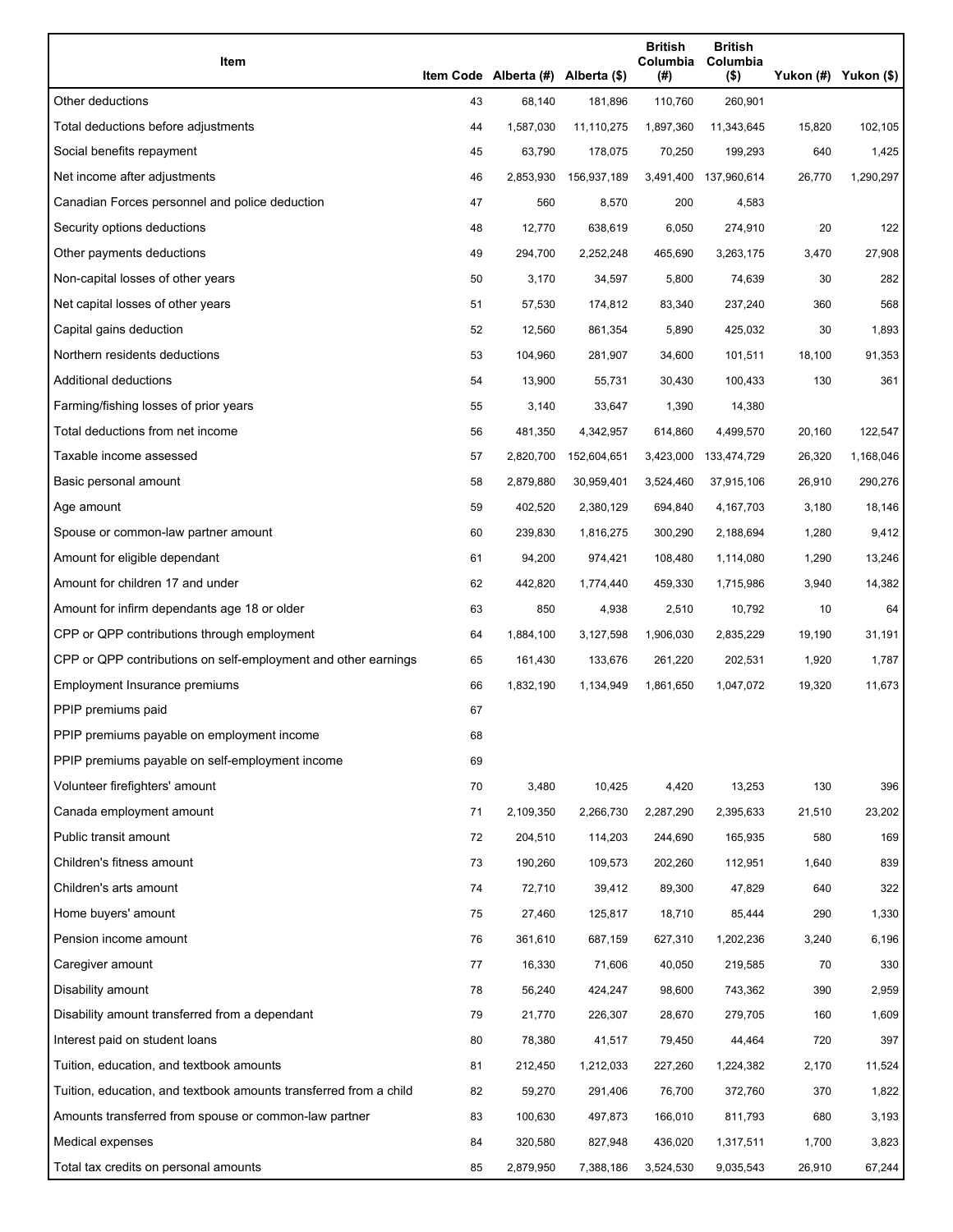|                                                     |     |                                    |            | <b>British</b>  | <b>British</b>      |        |                      |
|-----------------------------------------------------|-----|------------------------------------|------------|-----------------|---------------------|--------|----------------------|
| <b>Item</b>                                         |     | Item Code Alberta (#) Alberta (\$) |            | Columbia<br>(#) | Columbia<br>$($ \$) |        | Yukon (#) Yukon (\$) |
| Allowable charitable donations and government gifts | 86  | 654,720                            | 1,453,484  | 717,260         | 1,356,277           | 5,130  | 6,490                |
| Eligible cultural and ecological gifts              | 87  | 790                                | 6,989      | 940             | 5,204               |        |                      |
| Total tax credit on donations and gifts             | 88  | 652,300                            | 409,080    | 715,020         | 374,409             | 5,110  | 1,770                |
| Total federal non-refundable tax credits            | 89  | 2,879,950                          | 7,797,266  | 3,524,530       | 9,409,952           | 26,910 | 69,015               |
| Federal dividend tax credit                         | 90  | 525,140                            | 1,849,296  | 529,190         | 1,368,948           | 3,640  | 6,771                |
| Overseas employment tax credit                      | 91  | 1,460                              | 17,939     | 800             | 8,039               |        |                      |
| Minimum tax carryover                               | 92  | 8,520                              | 22,724     | 7,550           | 20,050              | 40     | 212                  |
| Basic federal tax                                   | 93  | 2,005,300                          | 21,087,659 | 2,162,080       | 14,935,253          | 19,450 | 140,324              |
| Federal Foreign Tax Credit                          | 94  | 142,290                            | 146,400    | 186,110         | 169,509             | 780    | 433                  |
| Federal Political contribution tax credit           | 95  | 20,310                             | 3,443      | 24,820          | 3,954               | 410    | 75                   |
| <b>Investment Tax Credit</b>                        | 96  | 4,390                              | 8,380      | 4,810           | 11,842              | 30     | 149                  |
| Labour-sponsored funds tax credit                   | 97  | 50                                 | 19         | 1,510           | 923                 |        |                      |
| Alternative minimum tax payable                     | 98  | 7,650                              | 30,497     | 5,150           | 23,321              |        |                      |
| Net federal tax                                     | 99  | 2,000,260                          | 20,934,250 | 2,153,440       | 14,754,225          | 19,420 | 139,672              |
| CPP contributions on self-employment                | 100 | 161,430                            | 267,348    | 261,210         | 405,063             | 1,920  | 3,575                |
| Social Benefits repayment                           | 101 | 63,790                             | 178,075    | 70,250          | 199,293             | 640    | 1,425                |
| Net Provincial Tax                                  | 102 | 1,795,610                          | 8,848,436  | 1,966,510       | 6,172,979           | 19,400 | 63,394               |
| Total tax payable                                   | 103 | 2,067,250                          | 30,228,314 | 2,283,540       | 21,531,946          | 19,970 | 214,345              |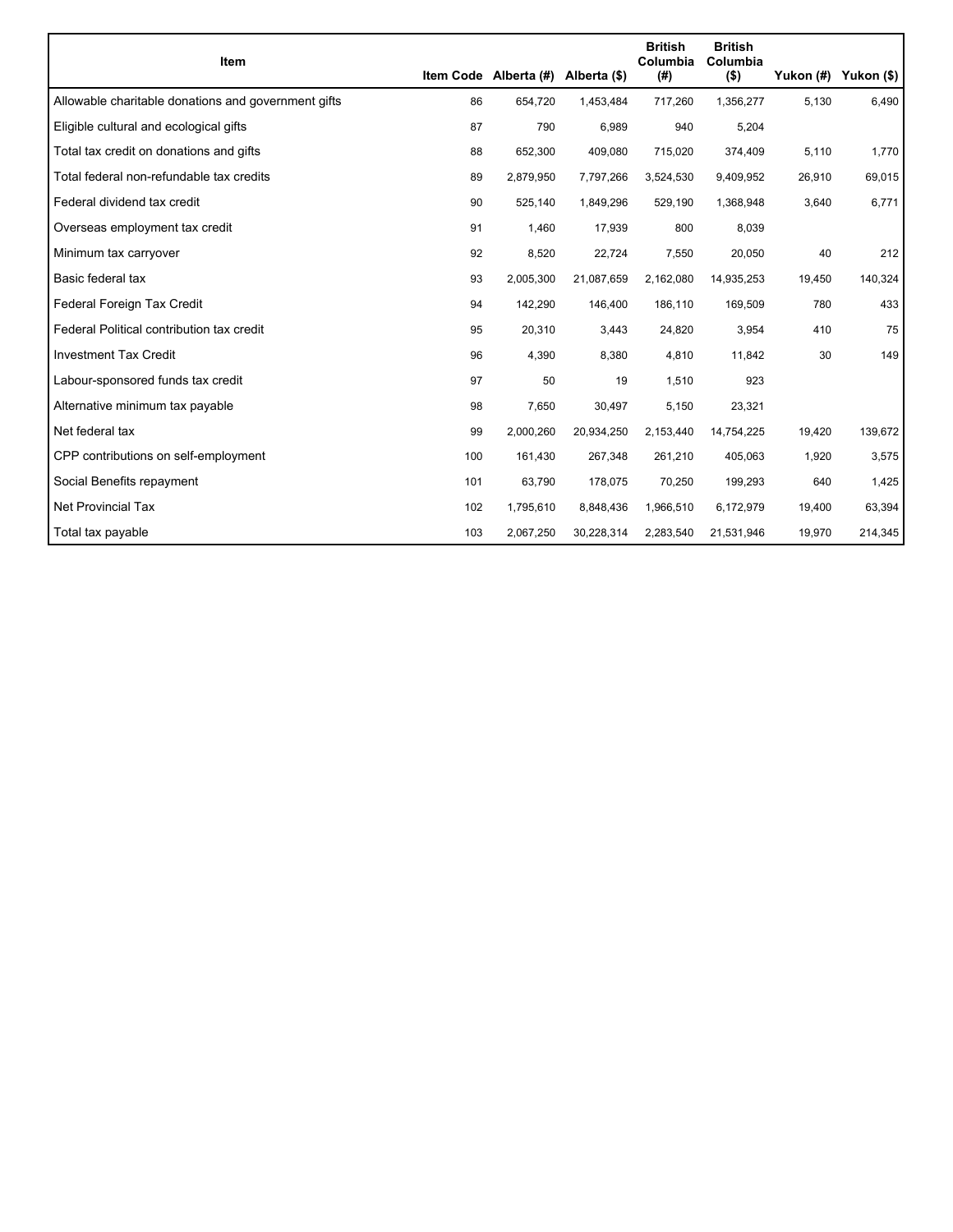| Item                                                                                           | Item<br>Code   | Territories<br>(#) | Northwest Northwest<br><b>Territories</b><br>$($ \$) | <b>Nunavut</b><br>(# ) | Nunavut<br>$($ \$) | Outside<br>Canada<br>(# ) | Outside<br>Canada<br>$($ \$) |
|------------------------------------------------------------------------------------------------|----------------|--------------------|------------------------------------------------------|------------------------|--------------------|---------------------------|------------------------------|
| Number of taxable returns                                                                      | $\mathbf{1}$   | 20,850             |                                                      | 11,260                 |                    | 54,940                    |                              |
| Number of non-taxable returns                                                                  | 2              | 10,310             |                                                      | 8,970                  |                    | 77,020                    |                              |
| Total number of returns                                                                        | 3              | 31,160             |                                                      | 20,240                 |                    | 131,960                   |                              |
| Employment income                                                                              | 4              | 26,400             | 1,456,428                                            | 17,440                 | 811,009            | 77,040                    | 2,536,957                    |
| Commissions (from employment)                                                                  | 5              | 310                | 7,433                                                | 30                     | 217                | 300                       | 6,133                        |
| Other employment income                                                                        | 6              | 1,100              | 8,866                                                | 350                    | 2,268              | 3,290                     | 114,457                      |
| Old Age Security pension (OASP)                                                                | $\overline{7}$ | 2,610              | 15,033                                               | 1,180                  | 6,941              | 15,720                    | 63,679                       |
| CPP or QPP benefits                                                                            | 8              | 3,770              | 22,853                                               | 1,840                  | 9,886              | 20,300                    | 96,628                       |
| Other pensions or superannuation                                                               | 9              | 1,680              | 38,737                                               | 700                    | 11,920             | 6,230                     | 77,434                       |
| Elected split-pension amount                                                                   | 10             | 490                | 5,409                                                | 200                    | 1,616              | 20                        | 243                          |
| Universal Child Care Benefit (UCCB)                                                            | 11             | 2,900              | 4,370                                                | 3,440                  | 5,571              | 280                       | 437                          |
| Employment Insurance and other benefits                                                        | 12             | 3,330              | 29,515                                               | 2,130                  | 18,938             | 3,170                     | 17,996                       |
| Taxable amount of dividends from taxable Canadian corporations                                 | 13             | 2,380              | 37,303                                               | 730                    | 9,070              | 710                       | 3,505                        |
| Interest and other investment income                                                           | 14             | 3,960              | 5,703                                                | 1,170                  | 1,131              | 1,270                     | 2,085                        |
| Net partnership income (Limited or non-active partners only)                                   | 15             |                    |                                                      | 10                     | $-54$              | 13,410                    | 28,335                       |
| Net rental income                                                                              | 16             | 1,140              | 2,870                                                | 420                    | 811                | 570                       | 783                          |
| Taxable capital gains                                                                          | 17             | 1,120              | 4,956                                                | 310                    | 2,011              | 13,440                    | 390,380                      |
| Registered retirement savings plan income (RRSP)                                               | 18             | 2,620              | 16,349                                               | 1,010                  | 5,829              | 1,690                     | 18,475                       |
| Other income                                                                                   | 19             | 4,680              | 24,505                                               | 2,640                  | 12,551             | 3,790                     | 47,131                       |
| Net business income                                                                            | 20             | 1,660              | 27,915                                               | 1,020                  | 8,396              | 4,840                     | 133,341                      |
| Net professional income                                                                        | 21             | 240                | 10,149                                               | 140                    | 5,158              | 2,060                     | 89,998                       |
| Net commission income                                                                          | 22             | 80                 | 659                                                  | 20                     | 44                 | 110                       | 2,129                        |
| Net farming income                                                                             | 23             |                    |                                                      |                        |                    | 330                       | 1,902                        |
| Net fishing income                                                                             | 24             | 20                 | 29                                                   | 80                     | 2,194              |                           |                              |
| Workers' compensation benefits                                                                 | 25             | 560                | 5,155                                                | 320                    | 2,084              | 50                        | 292                          |
| Social assistance payments                                                                     | 26             | 3,430              | 17,957                                               | 5,530                  | 32,676             | 30                        | 201                          |
| Net federal supplements                                                                        | 27             | 1,210              | 6,965                                                | 600                    | 3,232              | 40                        | 222                          |
| Total income assessed                                                                          | 28             | 31,000             | 1,750,572                                            | 20,180                 | 953,503            | 130,220                   | 3,627,874                    |
| Registered pension plan contributions (RPP)                                                    | 29             | 9,080              | 43,771                                               | 5,100                  | 24,639             | 5,930                     | 31,945                       |
| <b>RRSP</b> deduction                                                                          | 30             | 7,630              | 45,977                                               | 2,520                  | 17,943             | 2,150                     | 14,315                       |
| Deduction for elected split-pension amount                                                     | 31             | 490                | 5,563                                                | 200                    | 1,746              | 20                        | 245                          |
| Annual union, professional, or like dues                                                       | 32             | 9,390              | 8,770                                                | 7,200                  | 5,475              | 4,360                     | 3,129                        |
| Child care expenses                                                                            | 33             | 1,380              | 7,048                                                | 580                    | 2,399              | 220                       | 879                          |
| <b>Business investment loss</b>                                                                | 34             |                    |                                                      |                        |                    |                           |                              |
| Moving expenses                                                                                | 35             | 380                | 1,182                                                | 140                    | 460                | 40                        | 127                          |
| Support payments made                                                                          | 36             | 60                 | 808                                                  | 30                     | 534                | 120                       | 3,006                        |
| Carrying charges and interest expenses                                                         | 37             | 950                | 3,849                                                | 240                    | 579                | 1,160                     | 1,859                        |
| Deductions for CPP/QPP contributions on self-employment and other<br>earnings                  | 38             | 1,010              | 944                                                  | 470                    | 300                | 110                       | 86                           |
| Deductions for provincial parental insurance plan (PPIP) premiums on<br>self-employment income | 39             |                    |                                                      |                        |                    |                           |                              |
| Exploration and development expenses                                                           | 40             | 30                 | 225                                                  | 10                     | 460                | 8,940                     | 29,994                       |
| Other employment expenses                                                                      | 41             | 460                | 1,843                                                | 110                    | 327                | 600                       | 2,269                        |
| Clergy residence deduction                                                                     | 42             | 40                 | 460                                                  |                        |                    |                           |                              |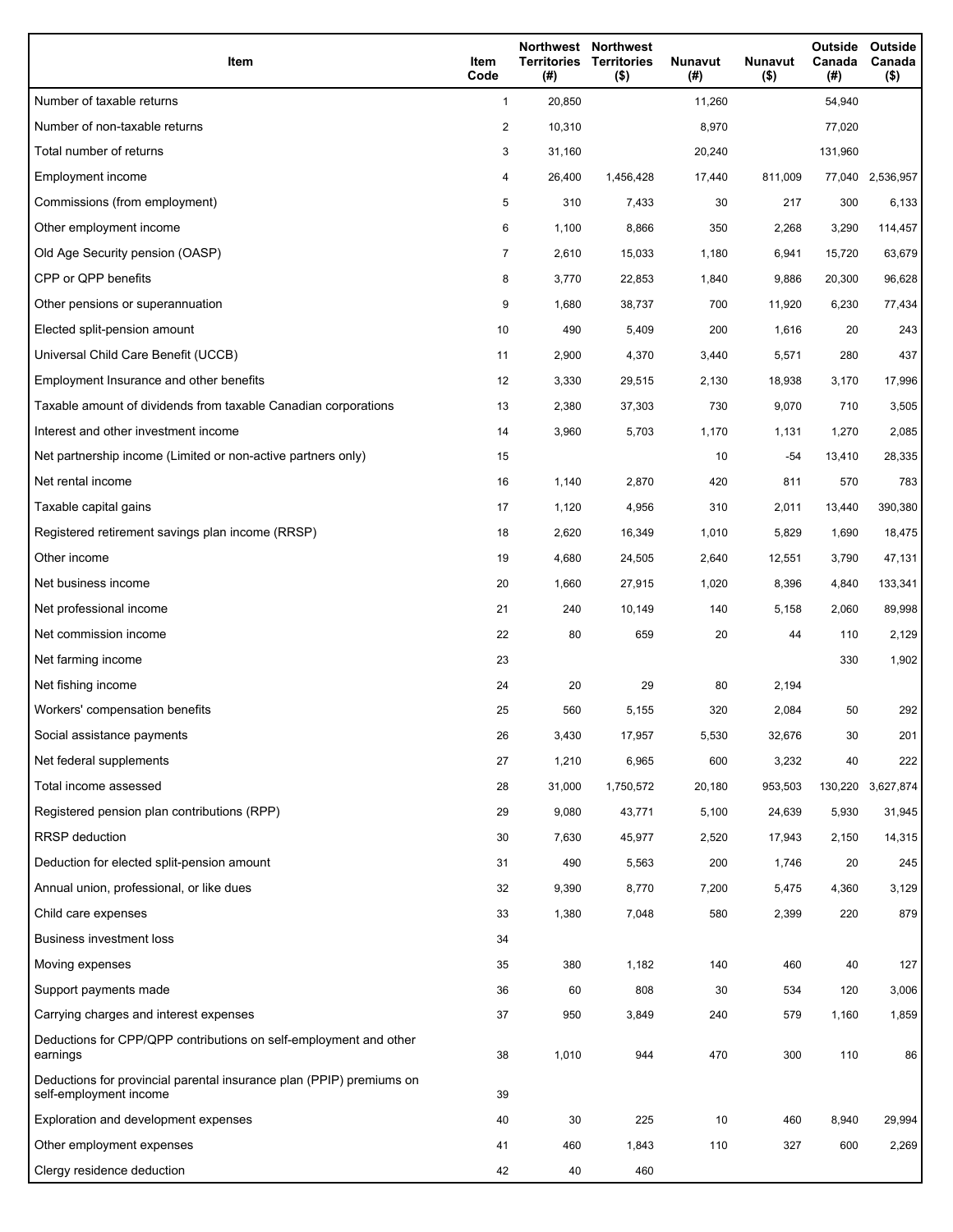| Item                                                              | <b>Item Code</b> | <b>Territories</b><br>(#) | Northwest Northwest<br><b>Territories</b><br>$($ \$) |        | Nunavut (#) Nunavut (\$) | Outside<br>Canada<br>(#) | Outside<br>Canada<br>$($ \$) |
|-------------------------------------------------------------------|------------------|---------------------------|------------------------------------------------------|--------|--------------------------|--------------------------|------------------------------|
| Other deductions                                                  | 43               | 870                       | 906                                                  |        |                          | 2,500                    | 158,789                      |
| Total deductions before adjustments                               | 44               | 17,030                    | 121,477                                              | 9,930  | 55,743                   | 22,250                   | 247,565                      |
| Social benefits repayment                                         | 45               | 630                       | 1,647                                                | 340    | 871                      | 70                       | 123                          |
| Net income after adjustments                                      | 46               | 30,930                    | 1,627,793                                            | 20,160 | 897,097                  | 115,440                  | 3,443,929                    |
| Canadian Forces personnel and police deduction                    | 47               |                           |                                                      |        |                          | 20                       | 260                          |
| Security options deductions                                       | 48               |                           |                                                      |        |                          | 530                      | 51,890                       |
| Other payments deductions                                         | 49               | 4,320                     | 30,076                                               | 5,910  | 37,991                   | 120                      | 715                          |
| Non-capital losses of other years                                 | 50               |                           |                                                      |        |                          | 520                      | 4,562                        |
| Net capital losses of other years                                 | 51               | 200                       | 340                                                  | 60     | 300                      | 460                      | 3,106                        |
| Capital gains deduction                                           | 52               | 20                        | 1,540                                                |        |                          |                          |                              |
| Northern residents deductions                                     | 53               | 18,230                    | 99,751                                               | 9,370  | 54,567                   | 80                       | 155                          |
| <b>Additional deductions</b>                                      | 54               | 30                        | 203                                                  | 10     | 104                      | 23,270                   | 308,424                      |
| Farming/fishing losses of prior years                             | 55               |                           |                                                      |        |                          | 40                       | 611                          |
| Total deductions from net income                                  | 56               | 21,410                    | 132,206                                              | 13,710 | 94,087                   | 24,930                   | 369,771                      |
| Taxable income assessed                                           | 57               | 30,200                    | 1,495,797                                            | 19,370 | 803,222                  | 96,890                   | 3,082,110                    |
| Basic personal amount                                             | 58               | 31,160                    | 336,170                                              | 20,240 | 218,873                  | 67,000                   | 724,910                      |
| Age amount                                                        | 59               | 2,330                     | 13,762                                               | 1,020  | 6,321                    | 19,140                   | 125,764                      |
| Spouse or common-law partner amount                               | 60               | 1,940                     | 14,708                                               | 2,360  | 17,797                   | 28,630                   | 297,290                      |
| Amount for eligible dependant                                     | 61               | 1,800                     | 19,013                                               | 1,730  | 18,356                   | 3,700                    | 39,974                       |
| Amount for children 17 and under                                  | 62               | 5,580                     | 22,053                                               | 5,560  | 26,071                   | 3,150                    | 12,970                       |
| Amount for infirm dependants age 18 or older                      | 63               |                           |                                                      |        |                          | 40                       | 253                          |
| CPP or QPP contributions through employment                       | 64               | 22,480                    | 38,018                                               | 13,700 | 20,588                   | 46,720                   | 40,290                       |
| CPP or QPP contributions on self-employment and other earnings    | 65               | 1,010                     | 944                                                  | 470    | 300                      | 110                      | 86                           |
| Employment Insurance premiums                                     | 66               | 23,240                    | 14,237                                               | 14,800 | 8,008                    | 47,910                   | 17,422                       |
| PPIP premiums paid                                                | 67               |                           |                                                      |        |                          | 40                       | 9                            |
| PPIP premiums payable on employment income                        | 68               |                           |                                                      |        |                          | 10                       | 4                            |
| PPIP premiums payable on self-employment income                   | 69               |                           |                                                      |        |                          |                          |                              |
| Volunteer firefighters' amount                                    | 70               | 140                       | 423                                                  |        |                          |                          |                              |
| Canada employment amount                                          | 71               | 25,700                    | 27,529                                               | 16,960 | 17,797                   | 42,610                   | 46,293                       |
| Public transit amount                                             | 72               | 410                       | 117                                                  | 90     | 38                       | 1,070                    | 597                          |
| Children's fitness amount                                         | 73               | 1,620                     | 848                                                  | 290    | 104                      | 390                      | 229                          |
| Children's arts amount                                            | 74               | 450                       | 216                                                  | 50     | 12                       | 200                      | 107                          |
| Home buyers' amount                                               | 75               | 210                       | 928                                                  | 60     | 230                      | 10                       | 48                           |
| Pension income amount                                             | 76               | 2,040                     | 3,890                                                | 860    | 1,615                    | 6,350                    | 11,804                       |
| Caregiver amount                                                  | 77               | 70                        | 401                                                  | 30     | 166                      | 50                       | 243                          |
| Disability amount                                                 | 78               | 330                       | 2,493                                                | 90     | 687                      | 300                      | 2,236                        |
| Disability amount transferred from a dependant                    | 79               | 180                       | 1,748                                                | 70     | 746                      | 30                       | 273                          |
| Interest paid on student loans                                    | 80               | 1,040                     | 636                                                  | 370    | 285                      | 290                      | 244                          |
| Tuition, education, and textbook amounts                          | 81               | 2,520                     | 14,661                                               | 980    | 5,374                    | 1,160                    | 8,147                        |
| Tuition, education, and textbook amounts transferred from a child | 82               | 350                       | 1,714                                                | 100    | 523                      | 180                      | 944                          |
| Amounts transferred from spouse or common-law partner             | 83               | 810                       | 3,776                                                | 1,110  | 5,636                    | 1,430                    | 8,368                        |
| Medical expenses                                                  | 84               | 860                       | 2,117                                                | 250    | 687                      | 1,250                    | 5,048                        |
| Total tax credits on personal amounts                             | 85               | 31,160                    | 78,068                                               | 20,240 | 52,562                   | 76,830                   | 201,535                      |